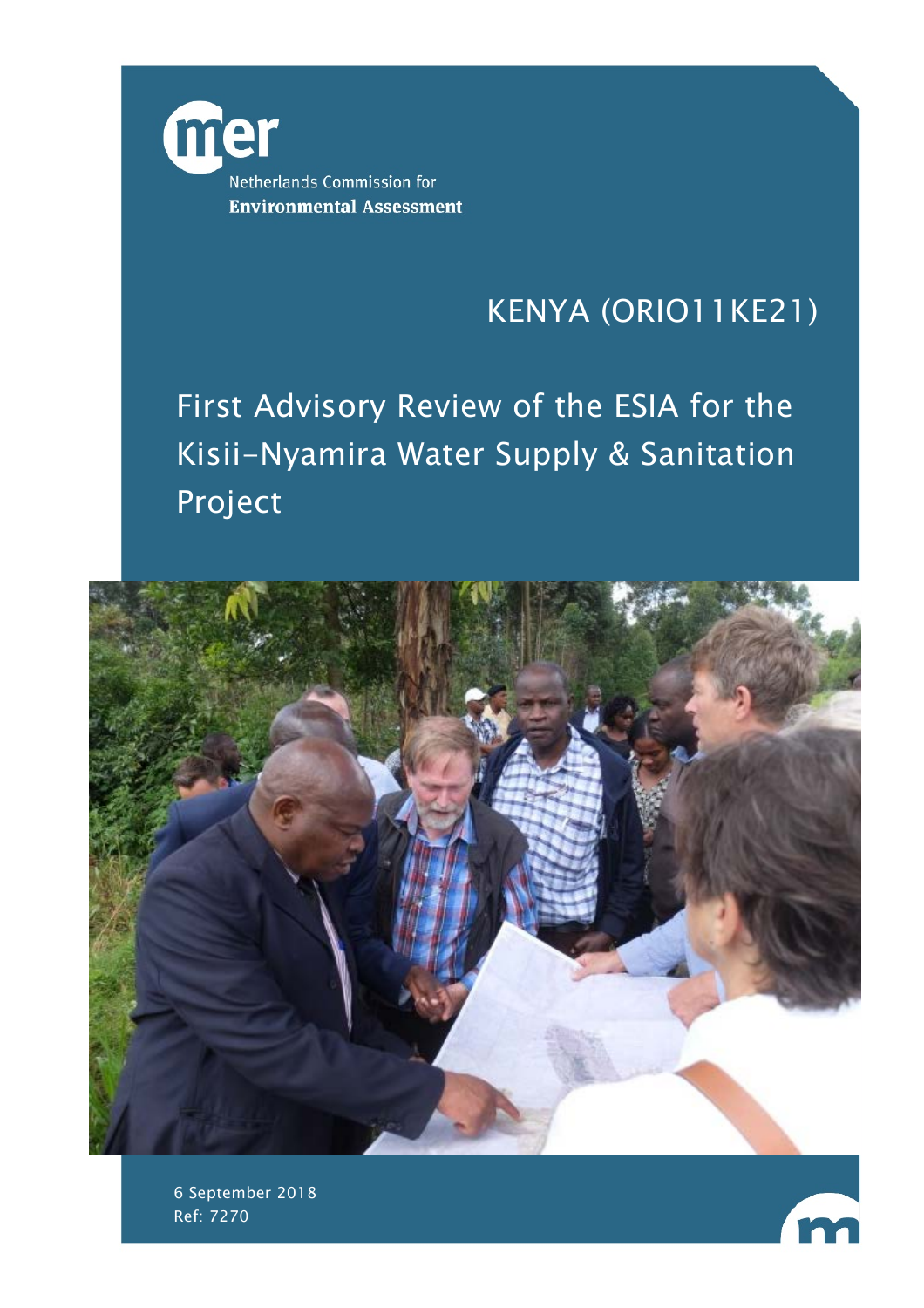## Advisory Report by the NCEA

| Тο        | Netherlands Enterprise Agency (RVO)                                                                                                                                                            |  |
|-----------|------------------------------------------------------------------------------------------------------------------------------------------------------------------------------------------------|--|
| Attn      | Ms Sylvie Sprangers                                                                                                                                                                            |  |
| From      | The Netherlands Commission for Environmental Assessment (NCEA)                                                                                                                                 |  |
| Date      | 6 September 2018                                                                                                                                                                               |  |
| Subject   | Advisory Review of the ESIA for the Kisii-Nyamira Water Supply & Sanita-<br>tion Project, Kenya                                                                                                |  |
|           | By: Working group of the Netherlands Commission for Environmental<br>Assessment: Ms Tanya van Gool (Chair) and Mr Arend Kolhoff (Technical<br>secretary)<br>Quality control by: Mr Rob Verheem |  |
| Reference | 7270                                                                                                                                                                                           |  |

J.

© Netherlands Commission for Environmental Assessment (NCEA). Advisory Review of the ESIA for the Kisii-Nyamira Water Supply & Sanitation Project, Kenya. 2018. 30 pages.

-

Contact W www.eia.nl [T +3130 234 7](mailto:ncea@eia.nl)6 60 E ncea@eia.nl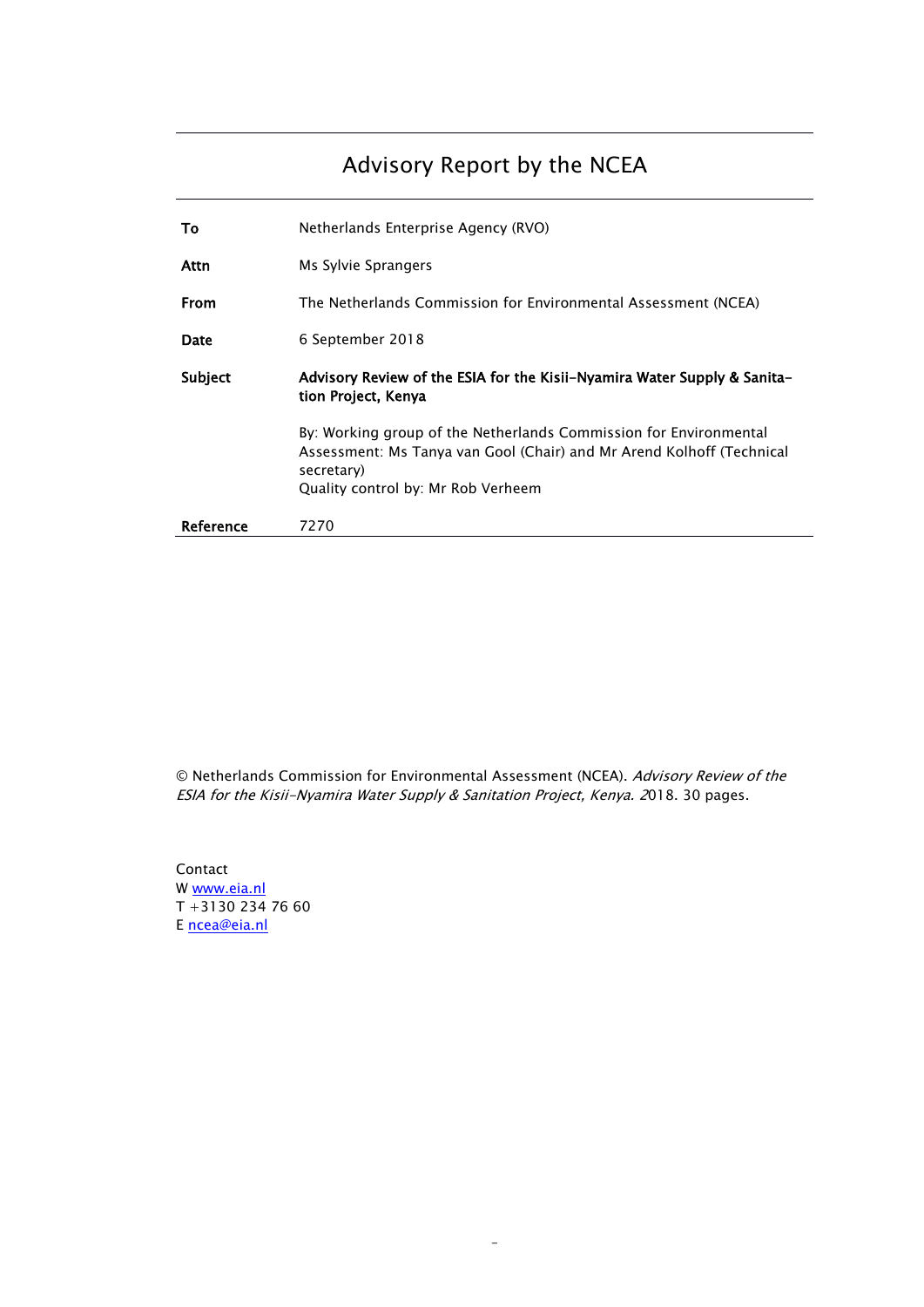## Table of contents

| $\mathbf{1}$ .                                                      |                                                                      |  |  |  |
|---------------------------------------------------------------------|----------------------------------------------------------------------|--|--|--|
| 2.                                                                  |                                                                      |  |  |  |
| 3.                                                                  |                                                                      |  |  |  |
| 3.1                                                                 | PS 1-Assessment and Management of Environmental and Social Risks and |  |  |  |
|                                                                     |                                                                      |  |  |  |
| 3.2                                                                 |                                                                      |  |  |  |
| 3.3                                                                 |                                                                      |  |  |  |
| 3.4                                                                 |                                                                      |  |  |  |
| 3.5                                                                 |                                                                      |  |  |  |
| 3.6                                                                 | PS 6 - Biodiversity Conservation & Sustainable Management of Living  |  |  |  |
|                                                                     |                                                                      |  |  |  |
| 3.7                                                                 |                                                                      |  |  |  |
| Annex 1: Map Kisii-Nyamira Water Supply & Sanitation Project 18     |                                                                      |  |  |  |
| Annex 2: Composition of the Working group and project information19 |                                                                      |  |  |  |
|                                                                     |                                                                      |  |  |  |
| Annex 4: Comments and suggestions on the design of the project22    |                                                                      |  |  |  |
|                                                                     |                                                                      |  |  |  |
|                                                                     |                                                                      |  |  |  |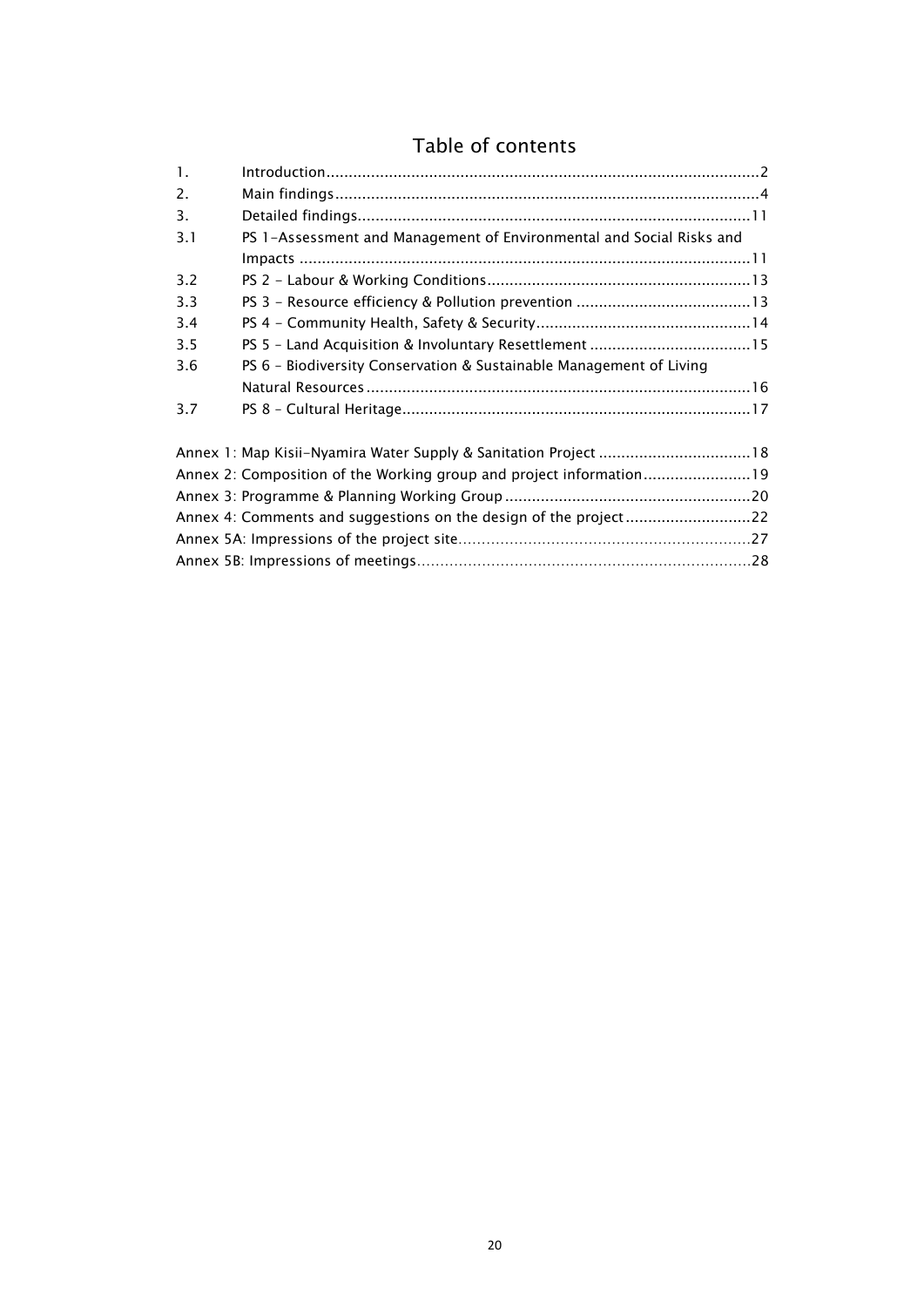## <span id="page-3-0"></span>1. Introduction

### The project initiative

The Kisii-Nyamira Water Supply and Sanitation Project is a project located in the South-West of Kenya. It covers both the Kisii & Nyamira county (see Annex 1 for a map of the project area) rural areas that are characterised by a densely populated mountainous landscape. The proponent for this project is the Lake Victoria South Water Services Board (LVSWSB). This Board operates under the supervision of the Ministry of Water & Irrigation of the Republic of Kenya.

Presently only 10% of the residents in both Kisii and Nyamira is connected to a piped network. People in both counties rely on rivers, shallow wells, springs, dams, pans and boreholes whose availability varies considerably between seasons as well as across regions depending on the time of the year.

The main objective of this project is aimed at improving the access to drinking water for 360,000 people in 2020, 436,000 people in 2030 and ultimately about 528,000 people in 2040 in Nyamira and Kisii county. As a result of better access to domestic water of drinking water quality the project aims to contribute to the improvement of the sanitation and health situation and economic empowerment.

The Lake Victoria South Water Services Board has asked the Netherlands Enterprise Agency (RVO) for funding. The project consists of:

- The Bonyunyu dam that has a maximum height of 18.4 meter, is made of earth and with a length of a few hundred meters, located at an altitude of 1860 meter in the upstream part of the Gucha river that is discharging into Lake Victoria;
- A reservoir with a maximum length of about 3.5 km and a width varying from a few hundred to 500 meters;
- Water treatment plant;
- Hydropower plant;

j

- Relatively small water reservoirs or tanks made of reinforced concrete will be established;
- Pumping facilities and generators are installed as a back-up when electric power supply fails;
- Distribution network of pipelines;
- Training of staff (GWASCO & WRMA).

With costs eligible for ORIO funding, a grant/loan of 55/65 million Euro is asked for by the LVSWSB to realise the project objectives. BAM International, responsible for the preliminary design of the project, has hired Gauff, an international consultancy firm to execute the Environmental and Social Impact Assessment (ESIA)[1.](#page-3-1) RVO requires that an ESIA is available to support decision making on funding of this project. Moreover, the IFC Performance Standards, indicated by RVO as their reference framework, explicitly require an ESIA in order to support decision making.

In May 2018, the Netherlands Commission for Environmental Assessment (NCEA) was asked by RVO to review the ESIA report that was received on June 19.

<span id="page-3-1"></span><sup>1</sup> The term Environmental and Social Impact Assessment (ESIA) is used by RVO to emphasise that social aspects are included.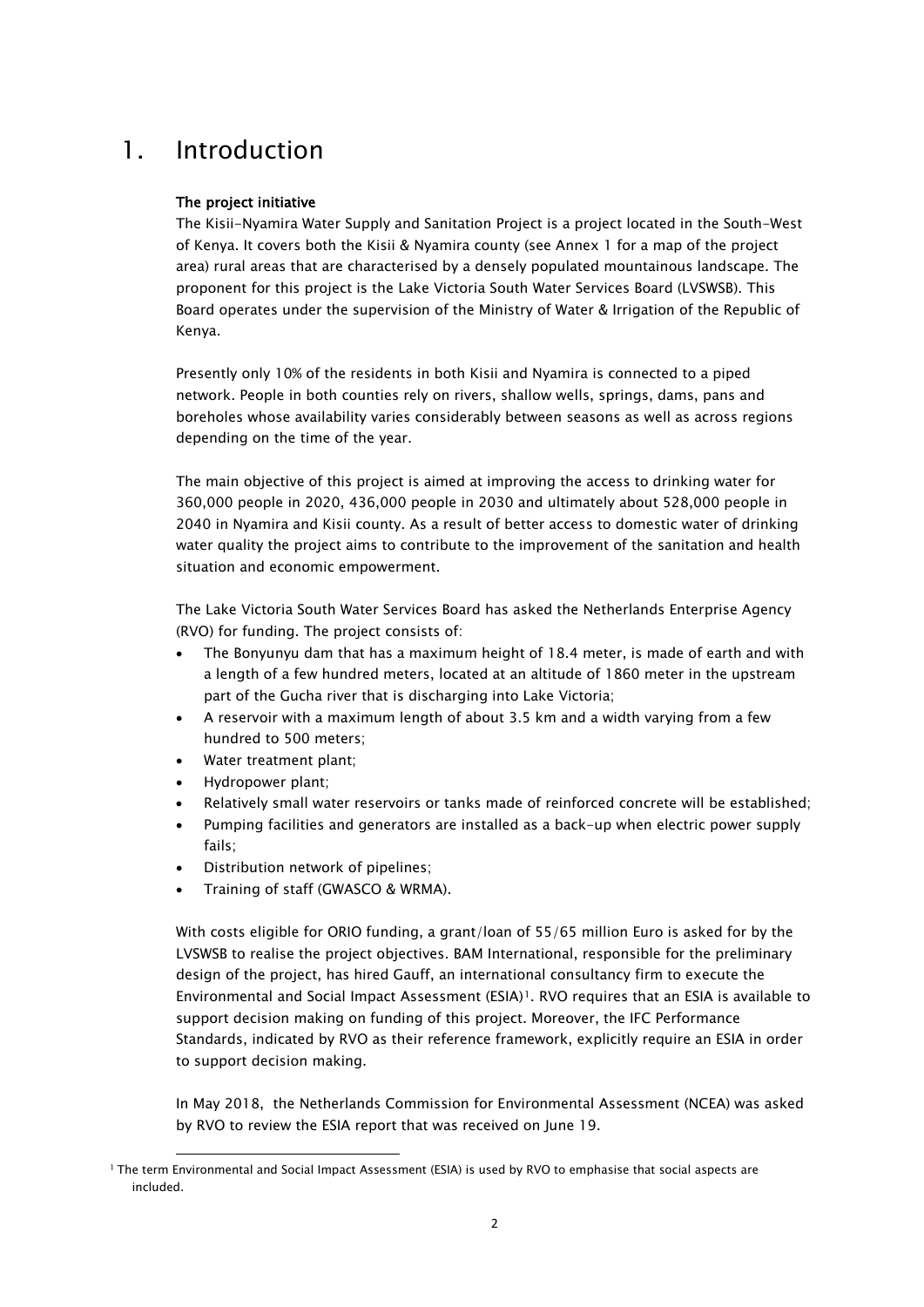The main purpose of this advisory review report is to give advice on the quality of the ESIA report and process. A draft of this advisory report has been discussed with RVO on 20 July 2018.

### Approach taken by the NCEA

This advice was prepared by a working group of experts acting on behalf of the NCEA<sup>[2](#page-4-0)</sup>. The group comprises expertise in the following disciplines: hydrology, ecology, civil engineering, social impacts and resettlement procedures. See Annex 2 for the composition of the working group.

The NCEA has reviewed the following version of the ESIA report:

• Kisii-Nyamira Water Supply and Sanitation Project, Environmental and Social Impact Assessment (June 2018).

In addition, the NCEA has reviewed the following supplementary information to better understand the information provided in the ESIA report:

- Kisii Geotechnical Report;
- Kisii Hydrology Report;
- Kisii Topographical Survey Report;
- Institutional Organisational Development Plan.

For the review of the ESIA report the NCEA has made use of the following reference framework:

- Kenyan Laws and Regulations concerning Environmental Assessment, mandated by the National Environmental Management Authority (NEMA) of Kenya;
- The IFC Performance standards;
- International Good Practices such as the World Bank policy document OP 4.37 Safety of dams and procedures BP 4.37 (incl. Annex A: Dam safety reports) have been taken into account, International Association for Impact Assessment Good practice principles.

The objective of the ESIA is to provide information for well-informed decision making by RVO. The NCEA has reviewed the ESIA report complemented with information received during the site visit to Kenya 3-6 July 2018.

### Reading guide

j

In chapter 2 the main findings of the working group are presented and explained. In chapter 3 the detailed findings are mentioned and explained.

<span id="page-4-0"></span><sup>&</sup>lt;sup>2</sup> The NCEA is an independent statutory body of experts based in the Netherlands and has provided independent advice on EIA in the Netherlands since 1985 and abroad since 1993.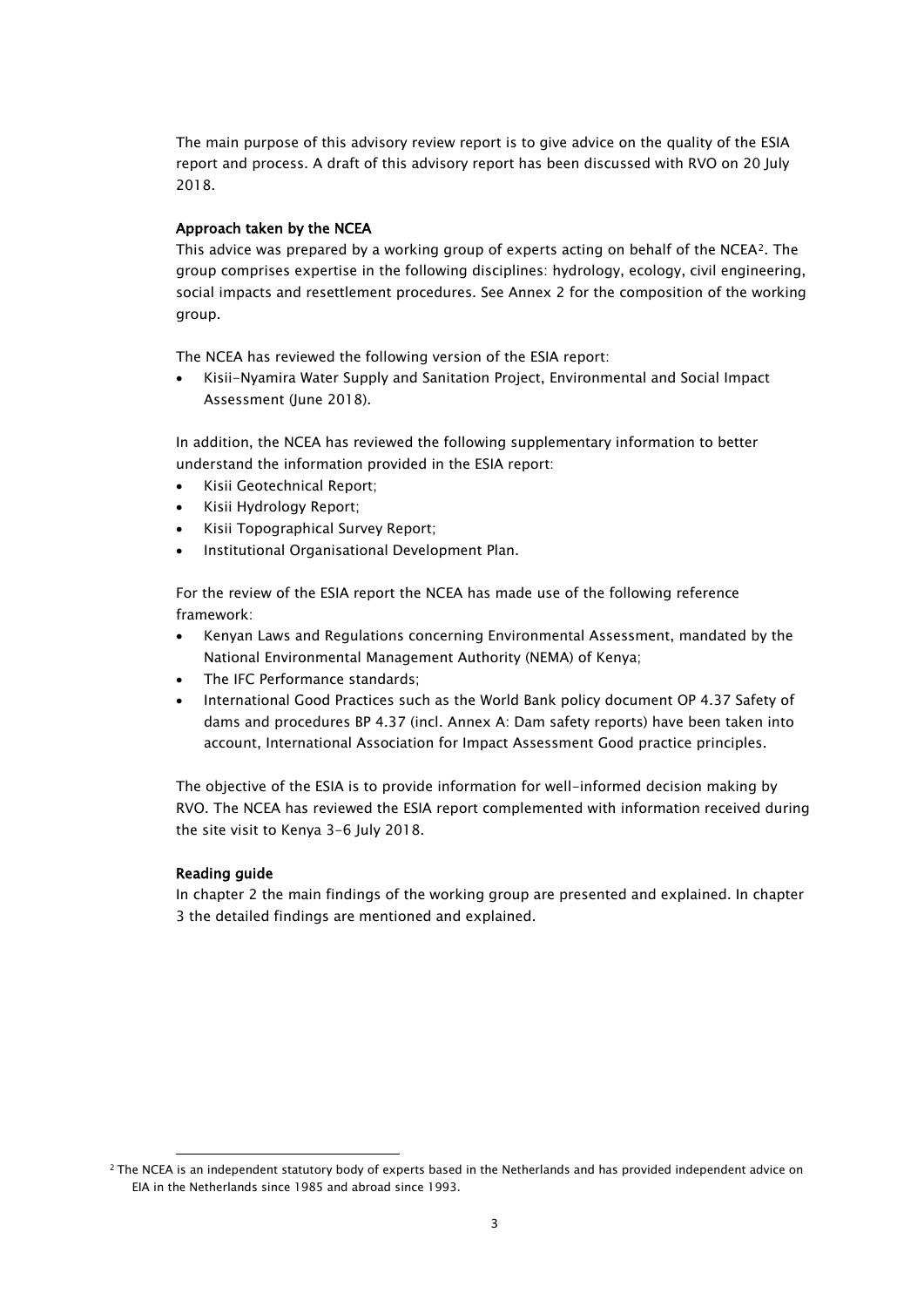## 2. Main findings

<span id="page-5-0"></span>This Environmental and Social Impact Assessment (hereafter 'the ESIA') contains major flaws. Only one of the relevant IFC performance standards has been met. The NCEA noticed essential shortcomings in the ESIA on the following issues:

- Institutional tasks and responsibilities: Division of roles, tasks and responsibilities are not clear among the authorities and the involved contractor and sub-contractor;
- Scope of study and alternatives: The scope of the ESIA is too limited, for example, information on the borrow areas and quarries that will provide the construction material for the dam are not considered;
- Availability (and quality) of water: Due to a lack of data and analysis, the ESIA does not justify that drinking water for 528.000 inhabitants will be secured;
- Safety of the dam: The dam safety cannot yet be secured because the risks of seismicity and extreme rainfall are insufficiently addressed;
- Sediment load and lifetime of the reservoir: The sediment load, which could affect the lifetime of the reservoir, is insufficiently assessed;
- Environmental flow and downstream effects: The environmental flow and the downstream effects of the dam and reservoir are not adequately assessed;
- Socio-economic aspects: The ESIA lacks essential information on socio-economic procedures and plans such as the Resettlement Action Plan.

These issues are further elaborated here below.

### Institutional tasks and responsibilities

The NCEA noticed that the tasks and responsibilities of the involved authorities and the lead and sub-contracted consultants are not clearly defined in the ESIA. During the presentation of the ESIA by the consultants at the office of the proponent (dd. 4 July) additional information was presented on tasks and responsibilities of involved actors. The NCEA noticed that the contractors who will construct the project will get more responsibilities than acceptable to the IFC PS.

It is recommended to:

- Provide clarity about the tasks and responsibilities of all authorities and the contractors and sub-contractors that will be involved in the construction of the project;
- Meet the standards on sharing of responsibilities between the proponent/authorities and (sub-)contractors as described in the IFC PSs.

### Scope of study and alternatives

The NCEA noticed that the borrow areas and quarries that provide for example sand, clay and boulders for the construction of the dam are not considered to be part of the proposed project. It was stated by the proponent that each of the borrow and quarry areas require separate ESIAs when they pass the threshold according to the EIA regulation of Kenya and that it is the responsibility of the contractor to carry out these ESIAs. The NCEA is of the opinion that it is good practice to assess the borrow areas as these are inextricably part of the project and thus the responsibility of the proponent.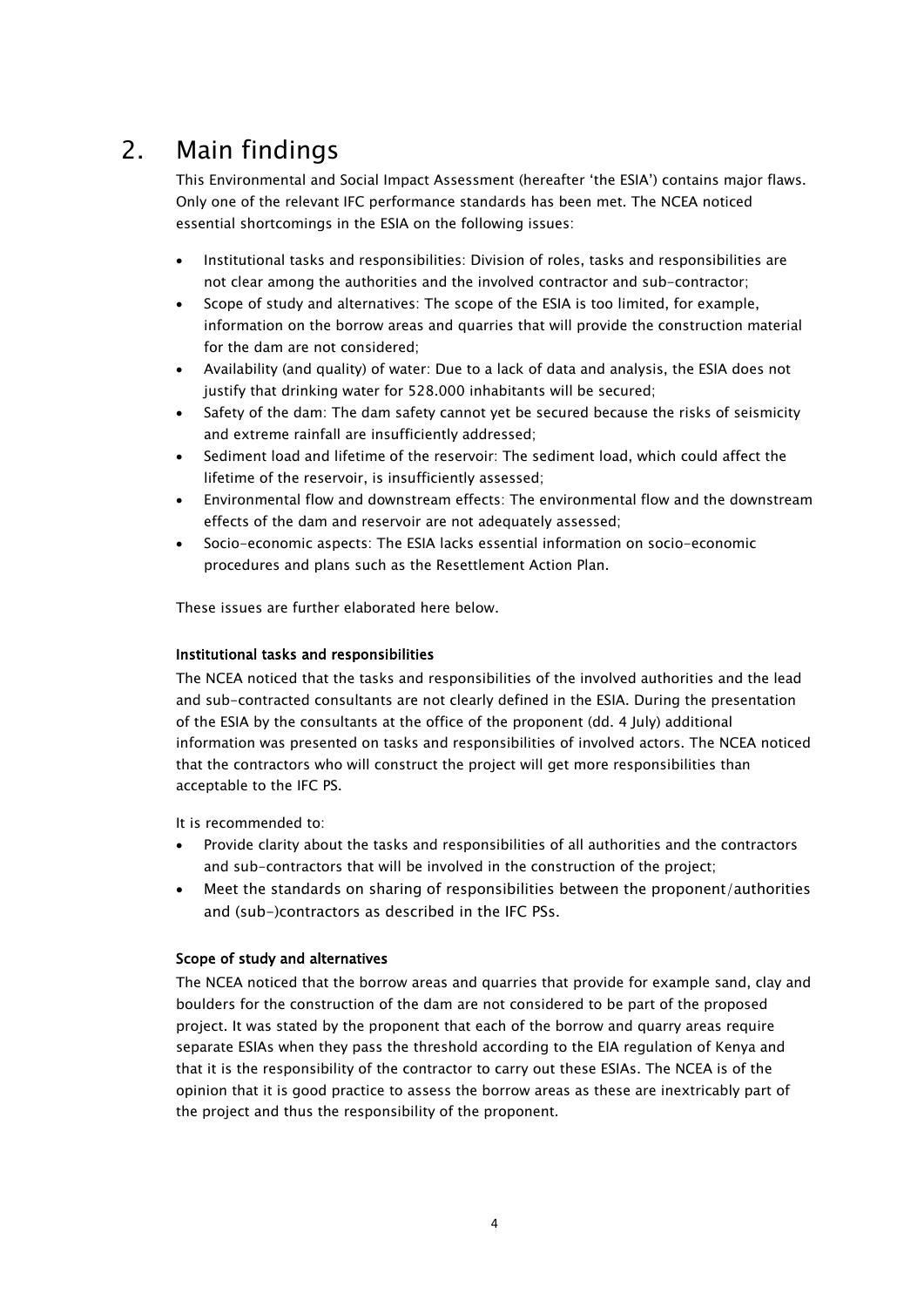It is recommended to assess the following aspects of the borrow areas and quarries for each of the materials that will be used during the construction of the project and in particular the dam:

- Selection of the borrow sites and quarries;
- Possible positive and negative direct impacts and indirect impacts related to transport and mitigating measures;
- Need for involuntary resettlement (needs to be elaborated in the Resettlement Action Plan – hereafter referred to as 'the RAP');
- Operation and management of the sites and quarries needs to be elaborated in the social and environmental management plan.

According to the ESIA, the proposed site of the combined water treatment plant/pumping station/hydropower plant is approximately two kilometres downstream of the proposed dam site. This site is not justified nor compared with a site in the direct vicinity of the dam site. The NCEA noticed that the hydropower plant at the proposed site may generate less electricity as compared to a site close to the dam, because the water to the hydropower station will be transported through an almost horizontal pressure pipe at a length of about 2 km, causing friction and loss of energy as well as water hammer surges. These phenomena will particularly be the case if more of the excess flow from the reservoir would be used to generate electricity.

It is recommended that a comparative assessment will be made of the proposed site and possible sites close to the dam by making use of at least the following criteria: electricity production, access to the grid, use of energy costs for pumping of drinking water.

#### Availability (and quality) of water

j

The project aims to provide drinking water for 528.000 people in Nyamira and Kisii county. It is assumed but not specified as a design criterion that drinking water will be available to these people all year round, even during dry years. However, the ESIA does not provide evidence whether the required amount of water for this will be available during dry years because essential data are lacking on the flow regime.

For this part of the basin only streamflow data are available up to the 1970s. Unfortunately, since the start of the project preparations six years ago no measurements have been made that could have been useful to verify certain assumptions. Over the past decades, the upstream water catchment has evolved from an area that was principally forested to principally used for agriculture. It is thus very likely that the hydrological regime (flow variability) has changed accordingly. Streamflow data measured at a downstream gauge confirms that the catchment reacts faster to intensive rainfall events than it used to do<sup>3</sup>. Also, last year was reported to be drier than before. The rainfall runoff modelling was calibrated using only the historic dataset of 1970s and before. It appears that the above recent changes have not been considered in the modelling assessment.

<span id="page-6-0"></span><sup>3</sup> Gauge KB01A, source: "Assessment of Integrated Water Resources Management Practices in Gucha River Catchment" by PN Muiruri et al, in Nile Water Science & Engineering Journal, Vol. 7, Issue 1, 2014.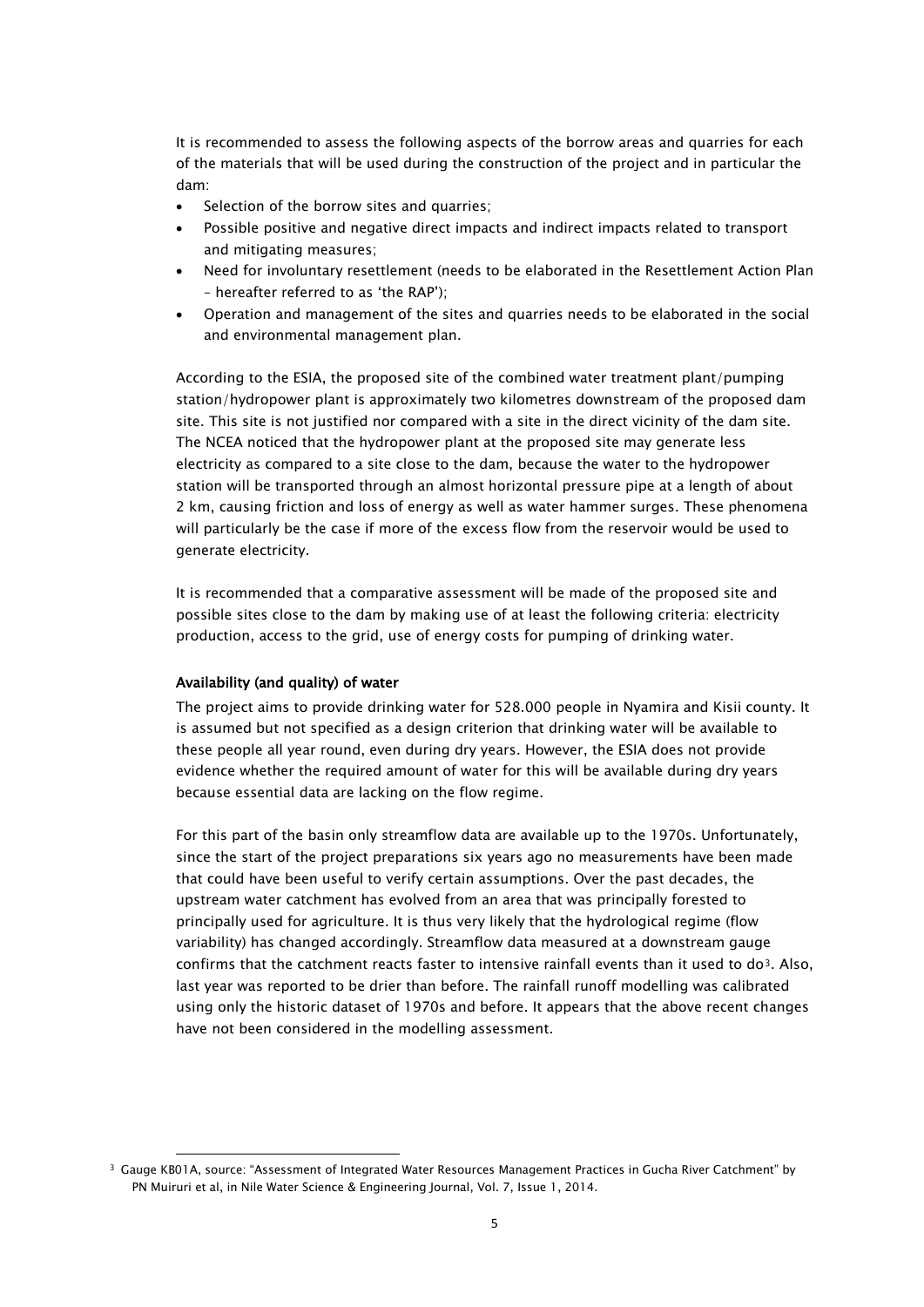It is recommended to:

- Define and agree on the service level and reliability of the drinking water supply for the targeted 528.000 people;
- Given the above considerations, execute a more robust analysis of flow variability, and verify the calculations for maximum draw-off and dam capacity. It is recommended that this analysis is based on the current situation of the catchment in terms of land use, but also considering possible future changes of the catchment. This could for example be done through hydrological modelling using recent satellite data on rainfall or land use including possible scenarios on future changes over the next decades (land conversion from tea to other crops, forestry cover changes, unpaved versus paved roads etcetera, but also possible changes in rainfall due to climate change). Based on these scenarios, the risk can be assessed that the required amount of water in the proposed reservoir will not be available during the dry period in a dry year in the next 30 years; With this updated flow variability assessment, a more reliable computation can be made of the risk for unmet (not satisfied) demand (supply exceeding demand) or the times or months the reservoir is empty and thus the service level of the water supply. If this is below acceptable requirements or expectations, the ESIA needs to elaborate the following two alternatives and execute a comparative assessment of the proposed project and these possible alternatives:
	- o An alternative that targets less people, or;
	- o An alternative with increased capacity of the reservoir.

The NCEA wants to emphasise that this is only required if indeed the assessment of the proposed project shows that the service levels are below the required / desired service levels.

The quality of the water has been assessed in the ESIA (table 2-13 and 2-14) and it showed that the World Health Organisation thresholds are not passed. The samples were taken in February 2017 at the end of the dry period, and not during the rainy period when many contaminations tend to peak.

In the ESIA, it is recommended to justify the moment for water quality sampling given the load variabilities during the year and to justify the effects on the expected pollution load.

#### Safety of the dam

The safety of a dam and the population living downstream of the dam is determined by the following main factors: design, construction and management of the dam, seismicity (risk and magnitude of earthquakes), the risk of overtopping. The latter two factors are respectively not (seismicity) or inadequately (risk of overtopping) addressed in the ESIA.

In table 9-2 in the ESIA, seismicity is being mentioned as a factor of influence to the dam structure, but no earthquake magnitude and acceleration have been described. The NCEA assesses the design of the dam as robust but to what extent it is resistant to seismicity is not described in the ESIA.

The proposed dam is an earth dam. These structures are more vulnerable to overtopping than dams made from concrete or rock fill. Serious overtopping of an earth dam can result in bursting of the dam after a few hours. To avoid overtopping, it is therefore important to know the Probable Maximum Flood (PMF) value that need to be used as a design criterion for the construction of the dam (height and robustness) and the spillway.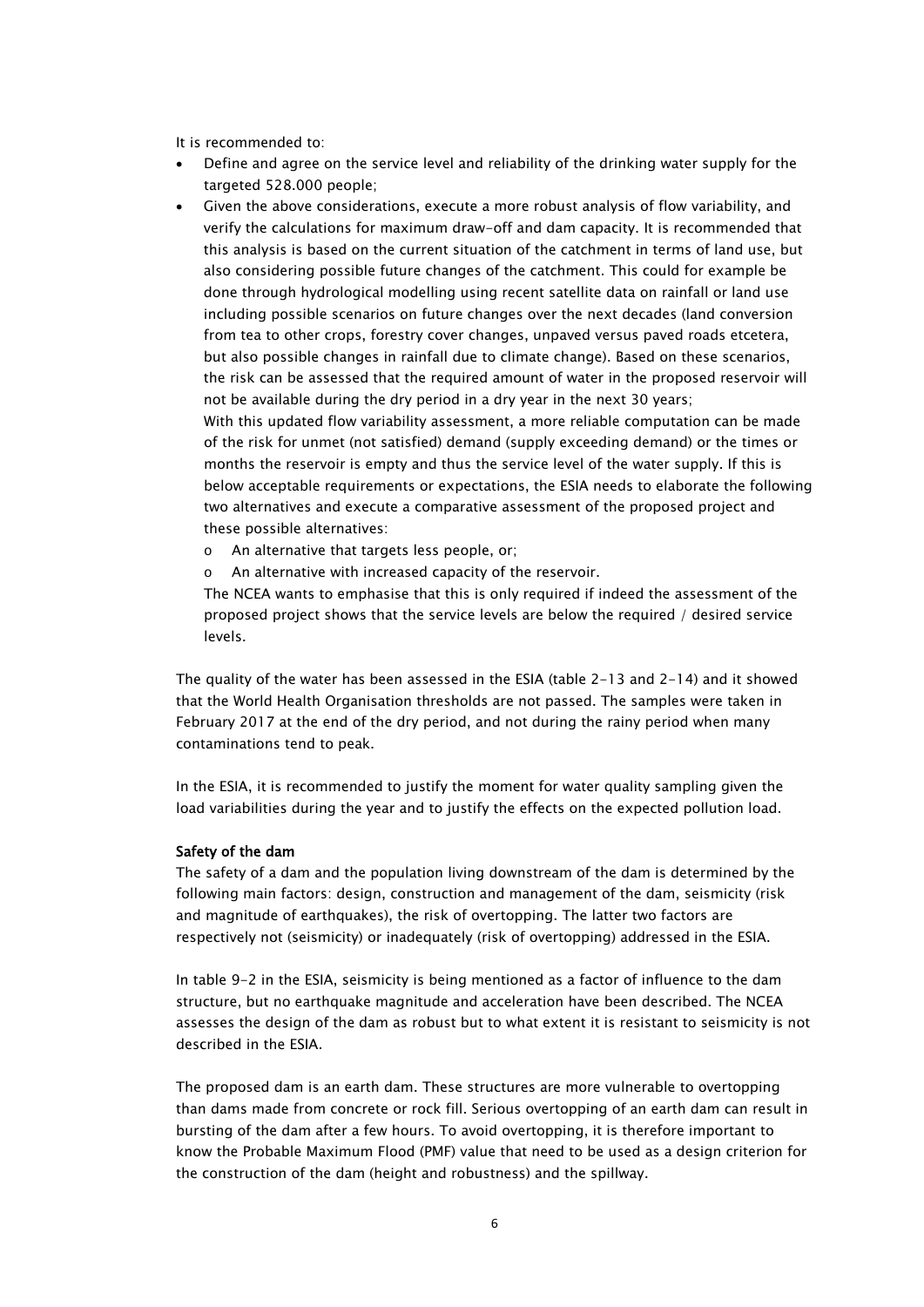In the ESIA report (page 8-13, table 8-7) the PMF at Bonyunyu Dam is claimed to be 1,400  $m3/s$  (see Table 8-7). However, in the text below this table a figure of 1.100 m3/s is mentioned. In para 8.2 of the Hydrology report it is claimed that a PMF of 710 m3/s has been computed. The variation in these PMF values is too large to be acceptable, a more consistent and well justified approach is required. The ESIA nor the hydrology and preliminary design report do explain how these PMF values have been established. Kenyan national regulations now require the PMF to be applied in the design of reservoir dams. One might expect that the internationally accepted method of calculation would be referred to and that the relevant base data (e.g. the rainfall stations used for it, the Probable Maximum Precipitation (PMP) and the shape of the PMF hydrograph) would be reported in both the design report and the ESIA report. This has not been done[4.](#page-8-0)

Management of the dam requires skilled management and clear protocols. The management of the dam needs to be elaborated in the operation, maintenance and surveillance manual for the dam. This manual however is not a requirement of an ESIA.

It is recommended to:

j

- Provide information on earthquake magnitude and acceleration and justify to what extent these risks have influenced the design of the dam;
- Justify the PMF and explain whether it meets the recently approved Kenyan standard. Substantiate what influence this PMF has on the height, the robustness of the dam and the design of the spillway. Possible adjustments to the dam design and spillway need to be described and presented in the ESIA;
- Justify the PMF and explain how it meets the recently approved Kenyan standard. The PMF might have an influence on the height, the robustness of the dam and the design of the spillway. Possible adjustments to the dam design and spillway need to be described and presented in the ESIA;
- Describe the impacts of a worst-case scenario in case of a complete dam burst and preparation (including enforcement) of land use planning in and along the floodplain downstream of Bonyunyu dam.

#### Sediment load and lifetime of the reservoir

A correct calculation of the sediment load is important as it determines to a large extent the lifetime of the reservoir. The NCEA considers the information in the ESIA regarding the sediment load of the river flow to be inadequate. Sediment load computations have only been based on theoretical guidelines of Wallingford with partly estimated values. No field checks have been carried out nor have samples been taken during high flood discharges. Field checks are essential for a relatively small storage volume with a limited lifetime. There is a risk of an underestimate or an overestimate of the sediment load that may have a severe impact on the lifetime of this reservoir.

The sediment load can also influence the operation of the water treatment plant, the use of chemicals for flocculation and the taste of the water. It is therefore important that the sediment load is accurately assessed and mitigation measures to decrease the sediment loads should be described. During the mission it was confirmed by one of the consultants

<span id="page-8-0"></span><sup>4</sup> In the meeting on Friday 6 July, Dr. Oonge did clarify that a recent dam failure in Kenya with many casualties was the reason that in the new Kenyan national regulations the application of a PMF flood has been introduced as mandatory for all dams in Kenya.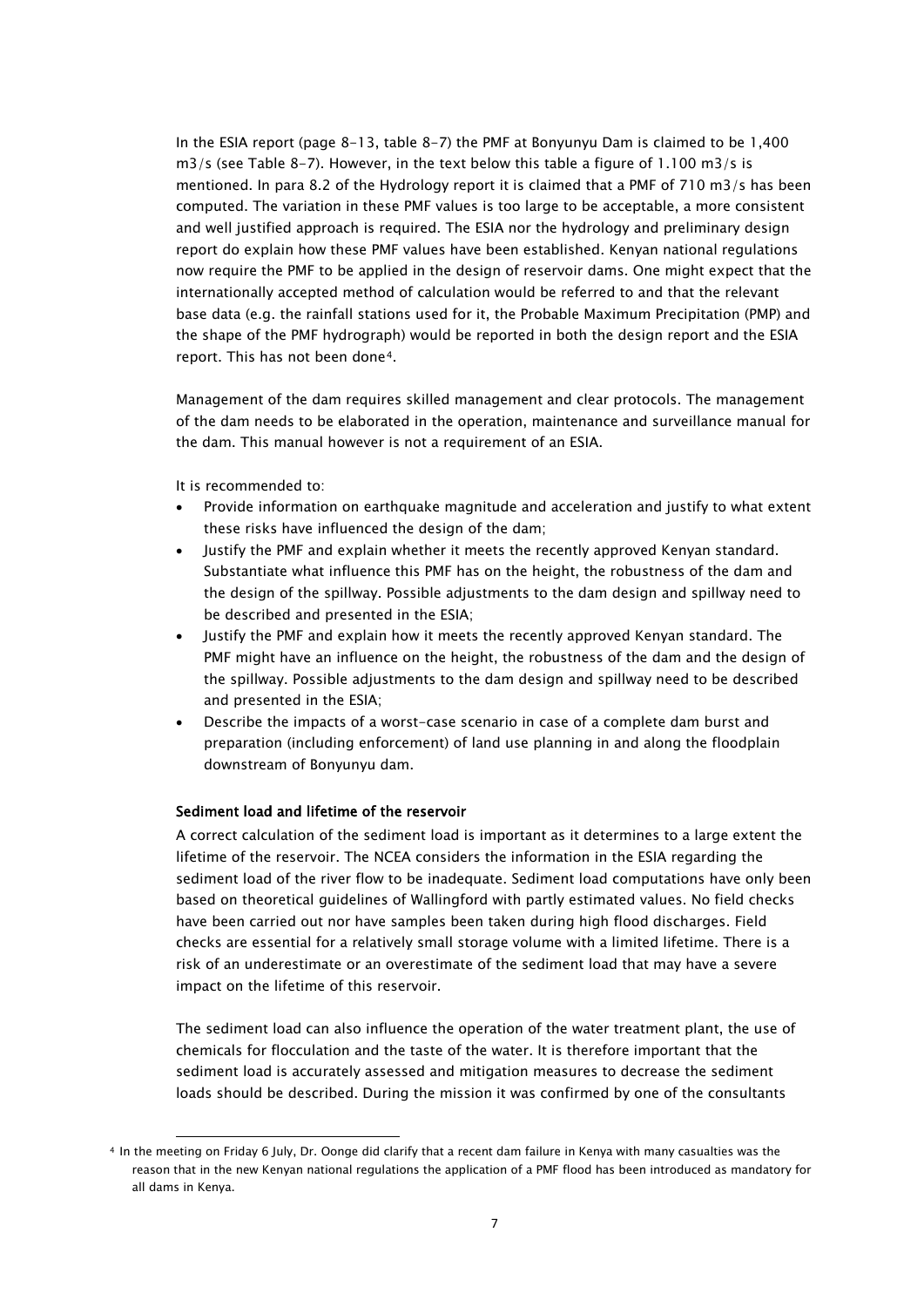(Eng. Dr. Oonge) that in the catchment the sediment loads have increased over the past decades. This is related to the land use changes and the development of a road network in the upstream part of the basin. A sedimentation calculation is provided but based on global empirical relationships, without any consideration of local evidence, data or information on land use changes over the last decades and possible changes over the future decades.

One of the opportunities to extend the lifetime of the reservoir is flushing of the sediment during high discharges. Seasonal flushing is mentioned in the ESIA but its purpose is not well justified. If flushing of sediment is envisaged, it would require a lower level bottom outlet or a (separate) larger gated outlet to be (possibly) effective. The presently designed outlet conduit might be used for release and (some) flushing of sediment that has accumulated very close to the outlet structure. As a sediment flushing device to really extend the life time of the reservoir this outlet is not expected to be effective.

It is recommended to:

- Provide additional (recent) data and analysis on the erosion in the catchment, sediment loads and risk for siltation of the reservoir, and put this in the context of recent and future land use changes;
- Mitigate the risk of changing hydrological regime due to changes in upstream watershed management, the ESIA should recognise the importance of this dependency on upstream water-related ecosystem services, and propose mitigation measures and/or report on planned initiatives by local authorities that relate to upstream watershed management (farmer´s practices and extension services, road infrastructural plans, forestry, etc);
- Justify the purpose of seasonal flushing and design an alternative outlet to enable seasonal flushing.

#### Environmental flow and downstream effects

The environmental flow and the downstream effects of the dam and reservoir during the phase of operation and management are not adequately assessed in the ESIA report. A minimum environmental flow is required to secure the maintenance of the services provided by the water flow to the users (people and biodiversity) living downstream of the dam. The ESIA is not clear on how the environmental flow will be realised. During a meeting (dd 6 July) the consultant stated that according to calculations part of the required environmental minimum flow could emerge from leakage through the embankment. This is, however, not good practice and will probably be insufficient to meet the requirement.

It is recommended to:

- Describe how the total required minimal environmental flow is assessed and will be realised by making use of a controlled, gated outlet with sufficient capacity;
- Compare the total water abstraction of the project with total water use downstream of the dam and explain whether a significant impact can be expected or not on water availability of all downstream users (up till the shore of Lake Victoria).

When the dam and reservoir will be operational it is expected that the frequency and height of a peak flow of the Gucha river will become less. As a consequence it may be expected that people are encroaching the dry river flood plain. This development is undesirable, because of the significant impacts that may occur in the case of a peak flow in the event of extreme rainfall.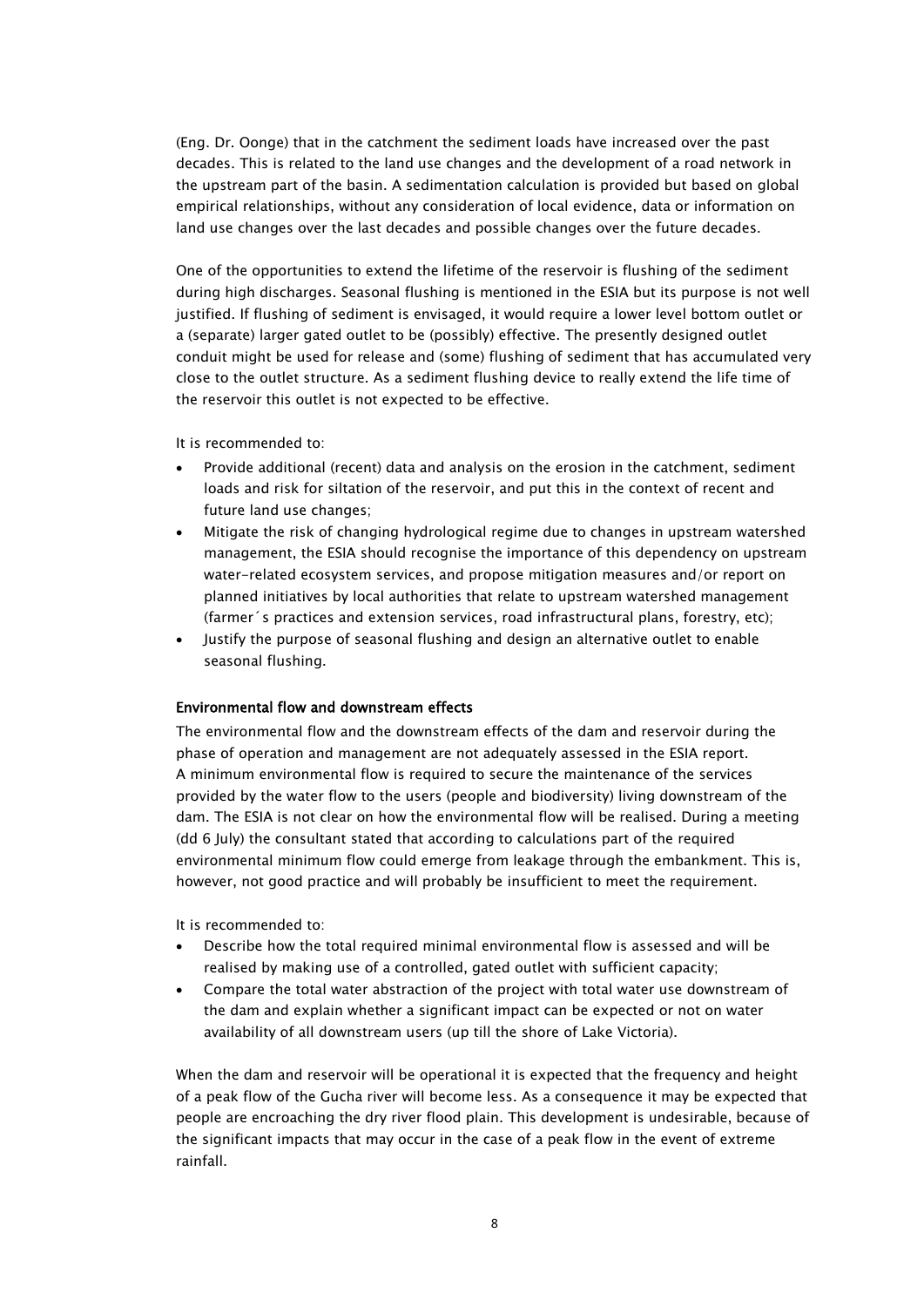It is recommended to acknowledge the risk of flooding in the area downstream of the dam due to encroachment of people to the river. This area needs to be identified on a map. One of the measures could be to include this area in the respective county land use plan.

It is expected that the river downstream of the dam has lower sediment loads on average, as during low and average flows, part of the sediment will settle in the reservoir. This may have an effect on the scouring of bridge foundations and other works constructed in or near the river bed.

It is recommended that the ESIA acknowledges this potential impact and reflects on its relevance for this project, taking into account the presence of this type of infrastructural works directly downstream, if any.

Information on the occurrence and importance of fish (number and type of species and economic perspective) in this part of the Gucha is not described in the ESIA. In the meeting on Friday 6 July, Mr Oonge claimed that in the 1960s when he was living in this area, fish was swimming from Lake Victoria into the river. He did not specify the type of fish and at present there would be less fish in the river. If fish would be hatching in the upstream part of the river and would require fish ladders to be able to reach the upper reaches of the river, this needs to be assessed.

It is recommended to assess whether fish is hatching in the river section upstream of the dam and, if this is the case, the need for a fish ladder structure across the dam and its design.

#### Socio-economic aspects

The following socio-economic aspects are not or incompletely addressed in the ESIA: social and economic action plan, policy on employment, Resettlement Action Plan, grievance mechanism, health impact, economic feasibility / willingness to pay, effects of fencing of the reservoir nor cross-cutting gender policy.

The social and environmental mitigation and management plan does not meet the IFC performance standard.

The ESIA lacks a policy on employment which would include clear procedures for accident and injury, medical support, compensation as well as recruitment and minimum staff facilities and a grievance mechanism in line with IFC PS 1 and 2.

The ESIA does not provide information on the need for involuntary resettlement of land, loss of crops and houses and households. During the visit to the site the NCEA has been informed that involuntary resettlement of about 50 households is required and therefore a Resettlement Action Plan (RAP) is under preparation.

The impacts of the reservoir on waterborne diseases, in particular the expected spread of malaria during the dry season, is not adequately described in the ESIA.

The NCEA has been informed during the site visit that (part of) the reservoir will be fenced off to avoid people and cattle drowning and to avoid the use of the water for other purposes such as irrigation, use by cattle and tourism. This is not described in the ESIA.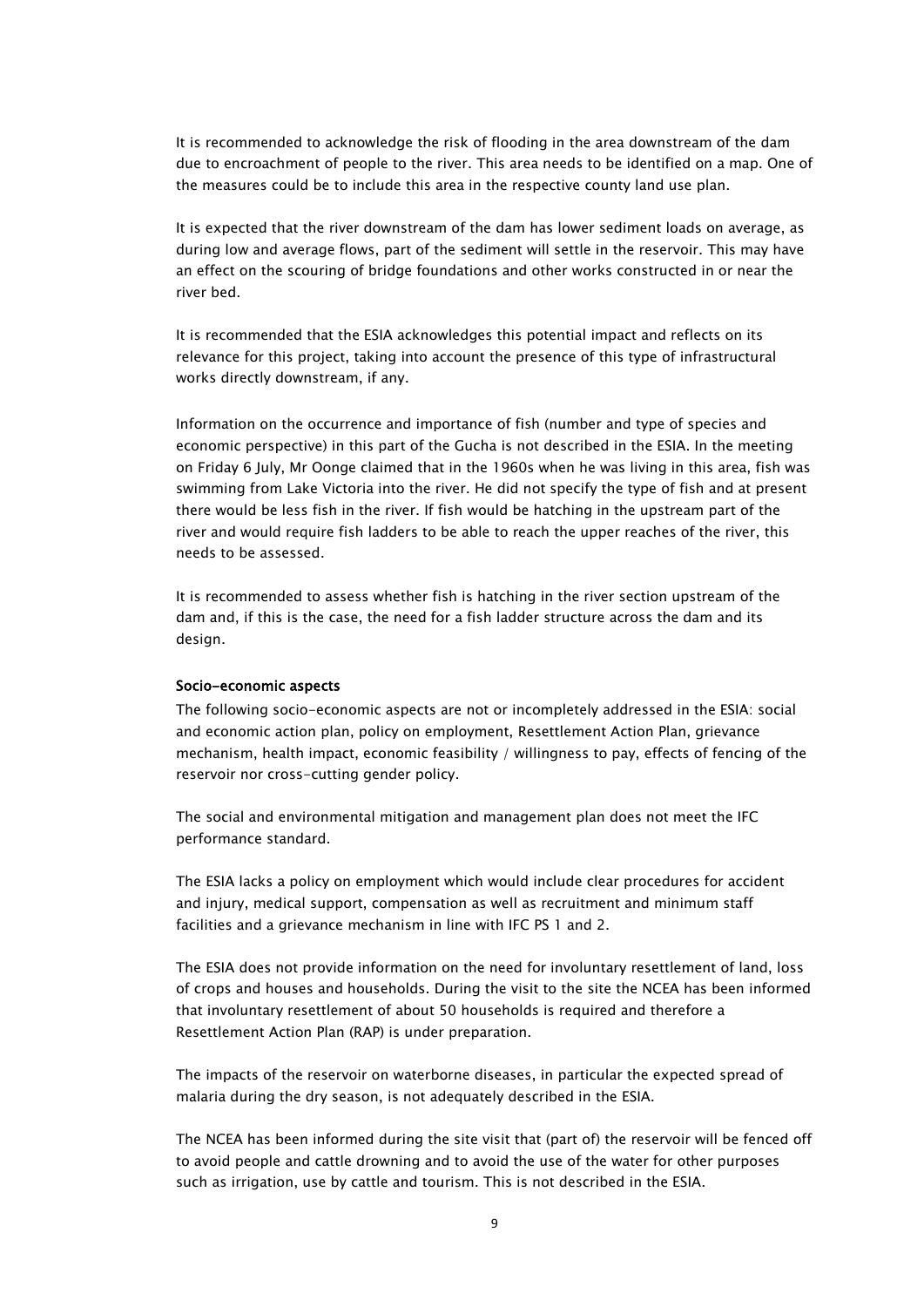Although the economic feasibility of the project is not part of the ESIA study, the NCEA noticed that the willingness of the general public to pay for water has not yet been assessed. It is expected that all 528.000 people will get much better access to drinking water but at what cost is not yet published in public documents. Moreover, people who are not willing or able to pay for drinking water will most likely want to continue to collect water from the river.

It is recommended to:

- Develop a policy on employment that meets the requirements according to IFC PS 2;
- Supplement the environmental and social management plan in order to meet the IFC PS 1;
- Develop the resettlement action plan. The guidelines on involuntary resettlement provided by the IFC need to be followed in order to avoid unrealistic expectations, ground speculation, corruption and conflict. The development of a grievance mechanism should be elaborated in the RAP. The RAP needs to become a public document and should be part of the ESIA study;
- The impact of water borne diseases and in particular malaria and mitigating measures need to be described;
- The use of a fence to protect (part of) the reservoir from use by people and cattle needs to be described as well as its impact on access to water; and community access to and across flooded areas;
- The willingness to pay for drinking water needs to be clear. Possibly use can be made of willingness to pay in comparable areas in Kenya where drinking water already has been provided. In the NCEA's view this is important because the economic feasibility is based upon the assumption that all people will pay. Moreover, the people who are not willing to pay most likely will want to continue to take their domestic water directly from the river. The impact this may have needs to be described in the ESIA.

The NCEA concludes that the ESIA does not provide sufficient information for informed decision making by RVO. In the next version of the ESIA it is recommended to include the supplemental information as well as the RAP, the hydrology report and the remedial of shortcomings that have been identified in the ESIA. The main shortcomings have been discussed in this chapter. All shortcomings are described in chapter 3 of this advice.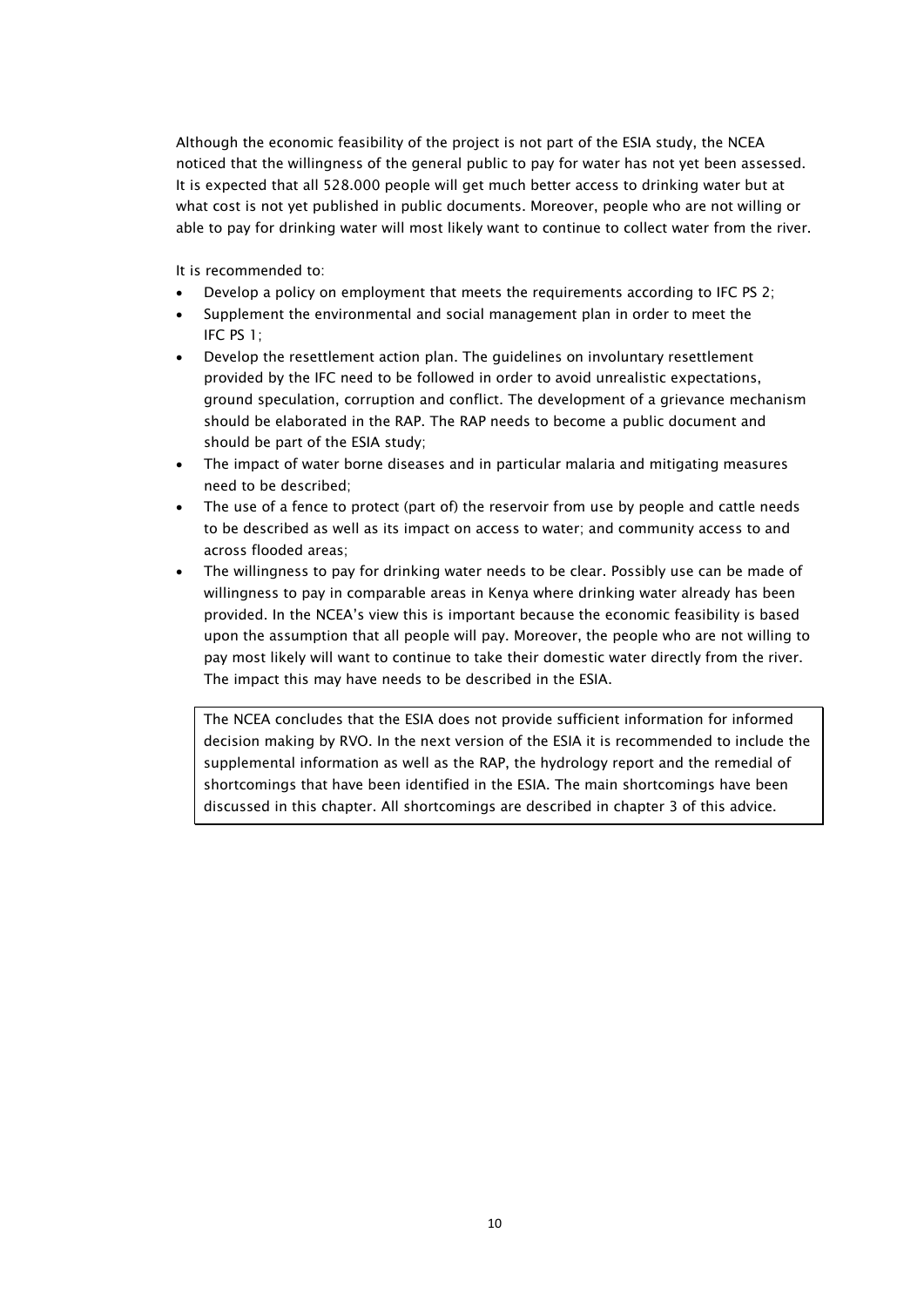## <span id="page-12-0"></span>3. Detailed findings

## IFC Performance Standards

The ESIA refers to IFC Performance standards (IFC PS) in tables 6.2.2 and 6.2.4. Other than referring to the IFC PS, no explanation is given as to what extent these have been followed in the ESIA. Meetings with the consultants and the proponent confirmed that IFC Performance Standards have not systematically been considered in the ESIA process.

The NCEA has screened the project according to the IFC Performance Standards and found that Performance Standards 1-6 are triggered and potentially 8 as a contingency. PS 7 does not seem to apply to this project.

The NCEA has reviewed the ESIA against each of the triggered IFC PSs. In the following sections, the objectives of the respective IFC PSs<sup>[5](#page-12-2)</sup> are presented in a box followed by the shortcomings.

The NCEA recommends remedying all these shortcomings in the next version of the ESIA study.

In Annex 4 the NCEA provides comments and suggestions on the design of the project.

## <span id="page-12-1"></span>3.1 PS 1-Assessment and Management of Environmental and Social Risks and Impacts

## Objectives PS 1:

 $\overline{a}$ 

- To identify and evaluate environmental and social risks and impacts of the project.
- To adopt a mitigation hierarchy to anticipate and avoid, or where avoidance is not possible, minimise and where residual impacts remain, compensate/offset for risks and impacts to workers, affected communities, and the environment.
- To promote improved environmental and social performance of clients through the effective use of management systems.
- To ensure that grievances from affected communities and external communications from other stakeholders are responded to and managed appropriately.
- To promote and provide means for adequate engagement with affected communities throughout the project cycle on issues that could potentially affect them and to ensure that relevant environmental and social information is disclosed and disseminated.

The size of the project and the significance of risks and impacts is sufficient to justify a full scale ESIA. The NCEA judges the ESIA and ESMP as inadequate in fulfilling PS 1 requirements:

- The ESIA does not specify the number of households affected. Anecdotal information suggests 50 households with 280 structures affected. It is unknown how many projectaffected people (PAPs) may be affected economically;
- The ESIA does not describe a project organisational structure;

<span id="page-12-2"></span><sup>5</sup> For a full description and explanation of the IFC Performance Standards: www.ifc.org.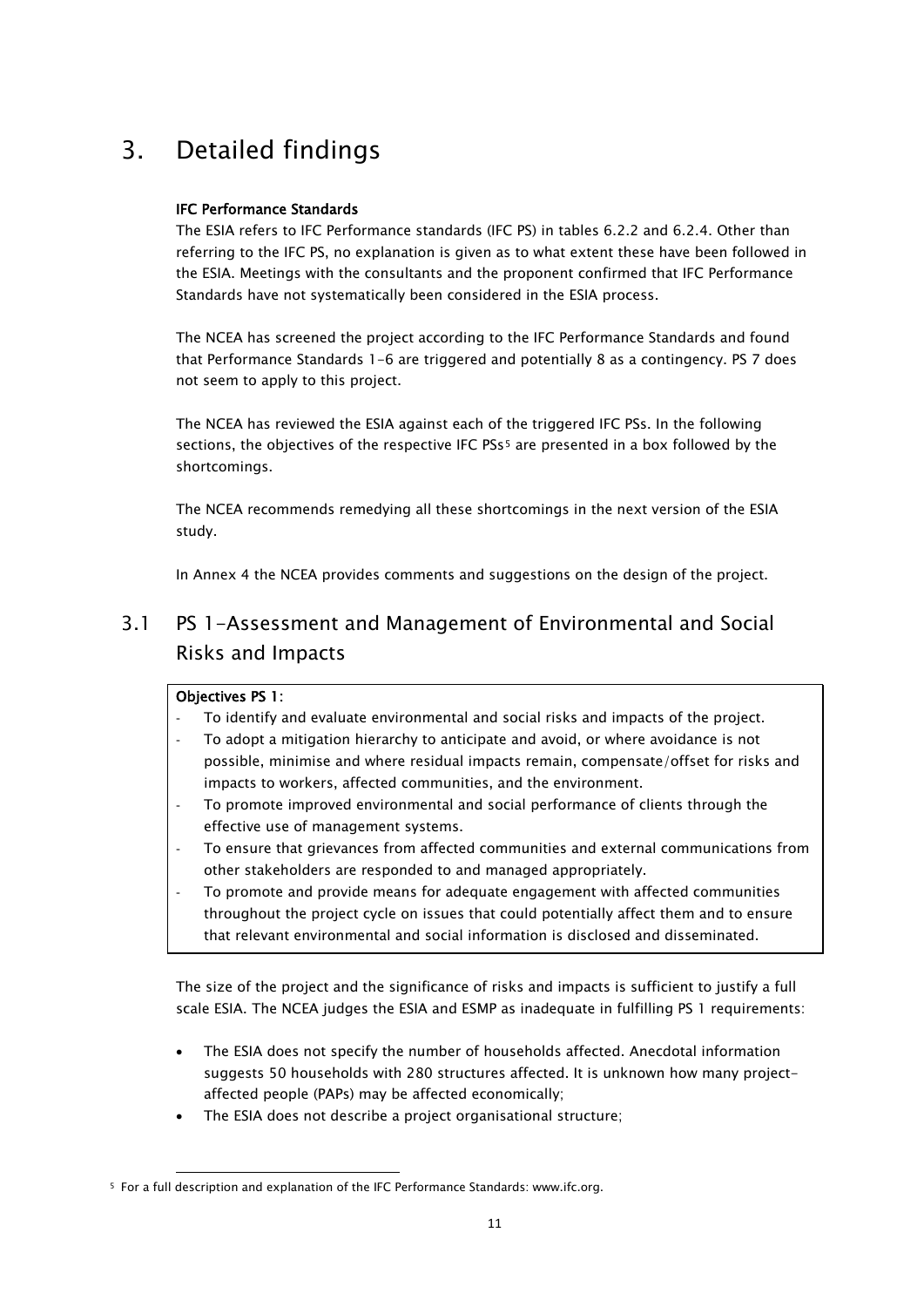- The ESIA lacks a full list of stakeholders, including identification and consideration of their respective interests in the project and capacity to deliver on roles assigned;
- The ESIA refers to 'representatives' without explaining who they are, who they represent or their mandate e.g.: 'Dam Committee';
- The ESIA ignores the (undated) Institutional and Organisational Development Plan (Assessment of LVSWSB and GWSC) by SNV which indicates the need for considerable uplift in capacity for these key stakeholders to support development projects in the Lake Victoria South catchment area;
- A greater part of the socio-economic data relates to beneficiaries rather than projectaffected people (PAPs) and does not disaggregate the groups (e.g.: Section 4.6: Economic resource activities) nor identify, and therefore consider, the interests of, any vulnerable or disadvantaged members;
- The ESIA does not consider project-specific Grievance Mechanisms<sup>[6](#page-13-0)</sup>;
- There is no information as to how the questionnaires were delivered to the PAPs to enable them to understand and reply constructively, nor how information was disseminated regarding the acquisition and compensation for land. The Consultant informed the NCEA that 94% of those interviewed were literate but it is risky to assume that literacy equals comprehension;
- ESIA is silent on livelihoods, whereas the PS Guidelines specifies that loss of assets and/or means of livelihoods through economic replacement must be compensated;
- In the ESIA, section 8.2.6.8 mentions several mitigation measures related to "Water loss" during the project construction: "Creation of awareness on water resource management and conservation.", and "Introduce economic and financial initiatives towards water saving and responsible utilisation at all consumer points.". No responsible authorities or concrete steps are identified in this aspect;
- The ESIA and the project do not follow the practice promoted by the World Bank in their procedures OP 4.37 and BP 4.37 "Safety of Dams" about guidance of large dam projects. It is recommended that in the subsequent phases of this project the WB procedures be followed;
- The ESIA does not provide sufficient information on the sediment load of the river flow. Only theoretical guidelines have been used. Adequate data from field checks is needed to assess the lifetime of the reservoir;
- The ESIA mentions the objective to provide drinking water for over 500.000 people in Nyamira and Kisii county. The ESIA however does not provide evidence whether the required amount of water will be available during dry years because essential data are lacking on the flow regime. This data should be collected and addressed in the ESIA and substantiate different alternatives in design and water provision;
- The ESIA does not address the impact of fencing of the dam site. During construction but also after completion of the dam component it is advised to maintain fencing. The ESIA should describe the perimeter in which the fence is planned and consult with PAPs about land use restrictions e.g. habitation and cattle would be forbidden within the perimeter; access across the flooded area would be closed.

 $\overline{a}$ 

<span id="page-13-0"></span><sup>6</sup> Recommended resources: Addressing Grievance from Project Affected Communities. Guidance for Projects and Communities on Designing Grievance Mechanis[ms. Good Practice N](http://www.cao-grm.org/)ote September 2009. www.ifc.org CAO [Grievance](http://www.ifc.org/)  Mechanism Toolkit: www.cao-grm.org.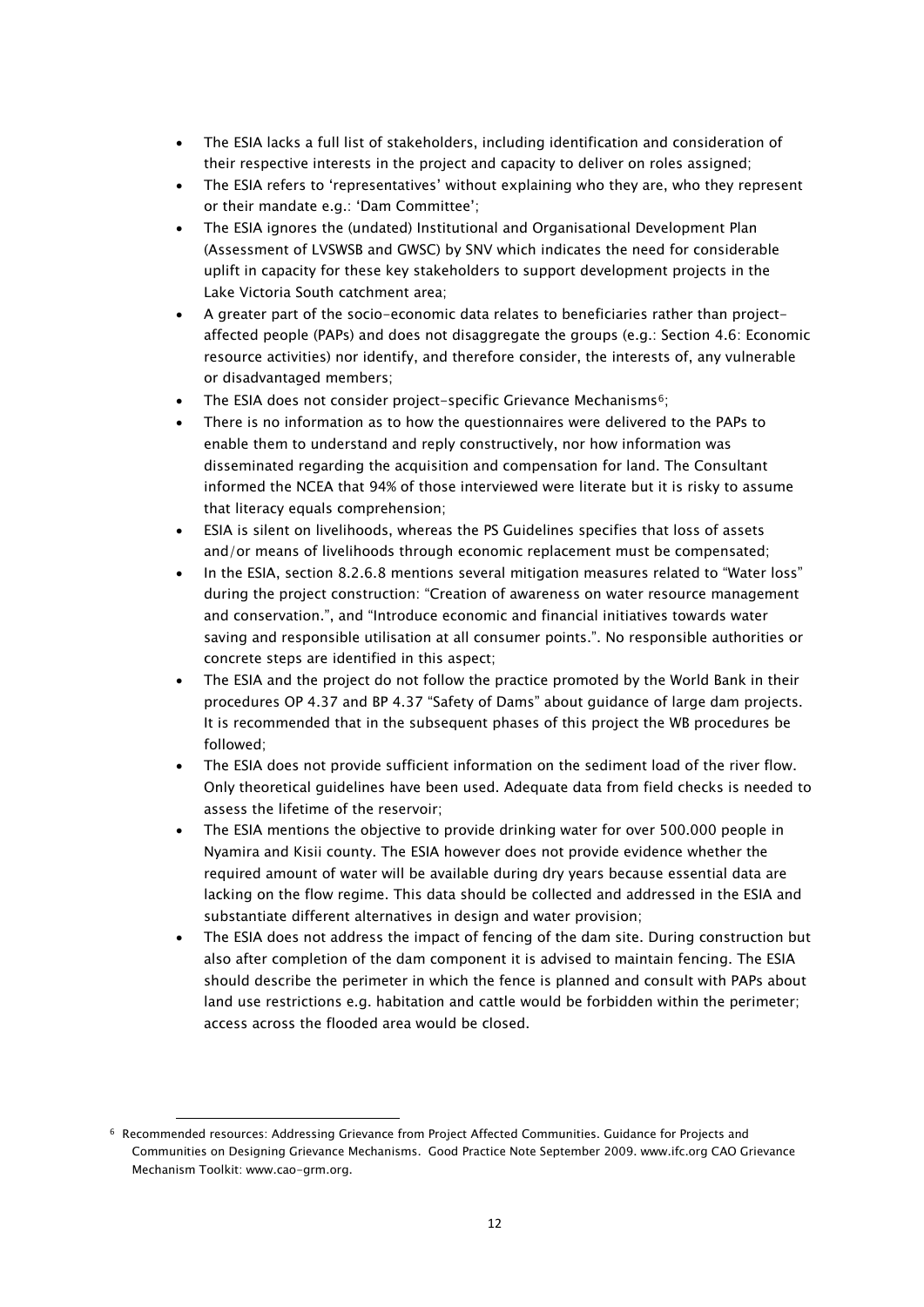## <span id="page-14-0"></span>3.2 PS 2 - Labour & Working Conditions

## Objectives PS 2:

- To promote the fair treatment, non-discrimination, and equal opportunity of workers.
- To establish, maintain, and improve the worker-management relationship.
- To promote compliance with national employment and labour laws.
- To protect workers, including vulnerable categories of workers such as children, migrant workers, workers engaged by third parties, and workers in the client's supply chain.
- To promote safe and healthy working conditions, and the health of workers.
- To avoid the use of forced labour.

The project will mobilise a workforce that warrants careful impact and risk assessment with attendant policies on human resources (recruitment, welfare, protection), child labour and gender, and which will relate to local legislation and regulations.

- Number of potential employees required at each of the project phases is unknown. The list in Inception Report Annex 12 is not incorporated or referred to in the ESIA and is inconsistent with Inception Report Section 8.4. The Project Proponent and Consultant seemed unaware of this data;
- The ESIA devolves responsibility for a number of management and mitigation measures e.g. by referring to the Workers Compensation Act, rather than specifying procedures which incorporate the regulations set within the Act;
- There is no statement/procedure regarding training and recruitment of local labour. Numbers are not stated in the ESIA, but meetings suggested 40% labour force will be drawn from the local community. What training methodology is in place to enhance their capacity, so they can secure other jobs later? This should be addressed in the ESIA.

## <span id="page-14-1"></span>3.3 PS 3 - Resource efficiency & Pollution prevention

### Objectives PS 3:

- To avoid or minimise adverse impacts on human health and the environment by avoiding or minimizing pollution from project activities.
- To promote more sustainable use of resources, including energy and water.
- To reduce project-related GHG emissions.

The project will make use of natural resources like, water, sand clay and will use energy.

- The ESIA does not refer to the sources (borrow areas and quarries) of construction materials for construction of the dam, probably clay, filter materials and slope protection materials to be excavated near the proposed dam site. The quarries and borrow area may require more expropriation than presently envisaged;
- For construction of the dam a large amount of topsoil and subsoil will have to be excavated (25.000 m3 soil and weathered rock). It is suggested one could attempt to make work with work, e.g. by using the excavated materials for landfill to prepare a flood free platform at the locations of the water treatment plant and/or the hydropower plant;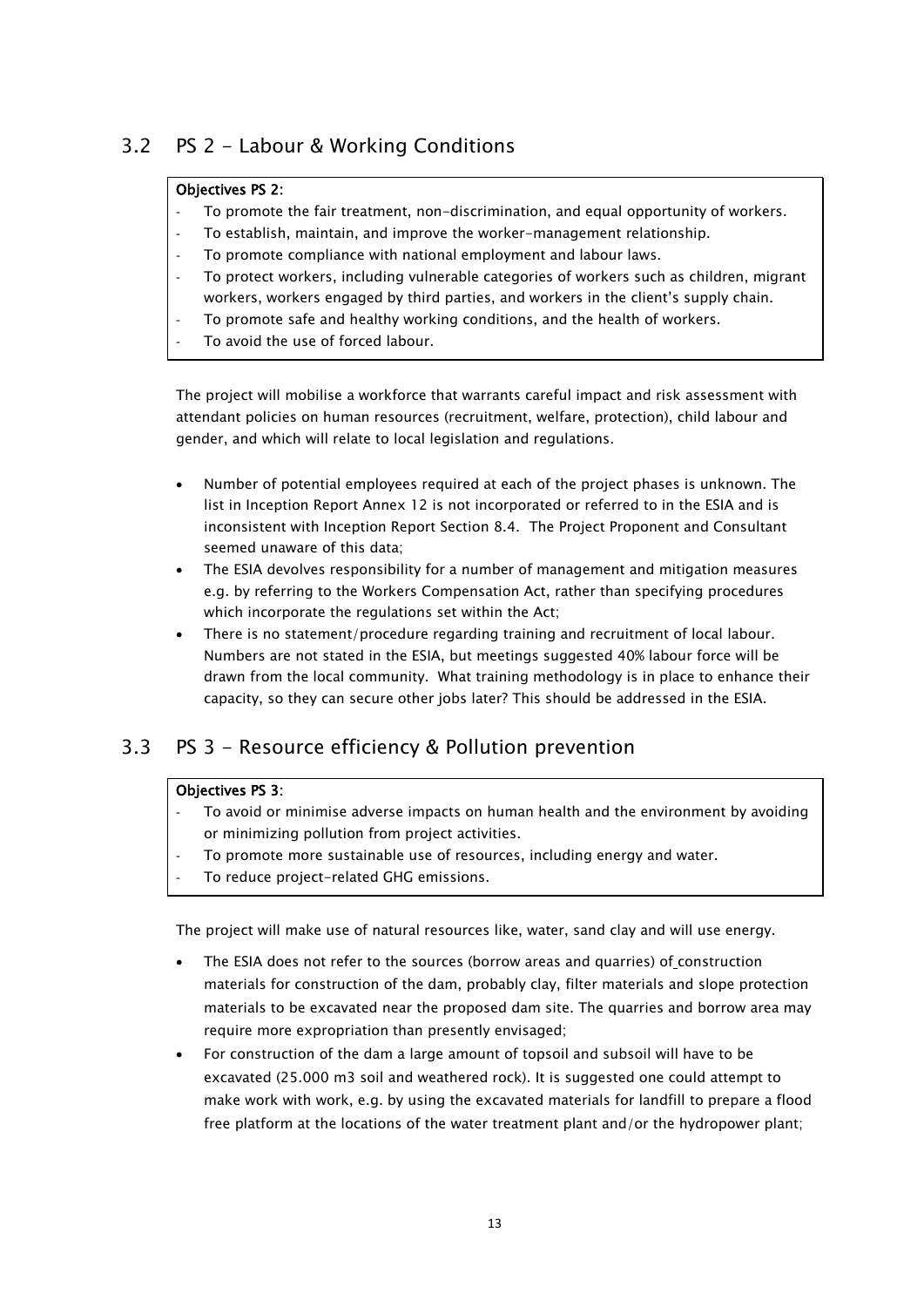- The ESIA should further specify what is referred to in 8.2.6.9 Climate change issues: "evaluate opportunities to removal of vegetation to reduce methane emission due to degradation of flooded biomass";
- The ESIA mentions no external threats from biomass. The reservoir should be protected from invading biomass like water hyacinth or other water pests. Invasion of biomass could cause an increase in evaporation and affect the water availability and capacity of the reservoir.

## <span id="page-15-0"></span>3.4 PS 4 - Community Health, Safety & Security

### Objectives PS 4:

- To anticipate and avoid adverse impacts on the health and safety of the affected community during the project life from both routine and non-routine circumstances.
- To ensure that the safeguarding of personnel and property is carried out in accordance with relevant human rights principles and in a manner, that avoids or minimises risks to the affected communities.

This project will have significant impact outside the project boundaries on people living and maintaining livelihoods in the zone of influence.

- The construction of a dam requires procedures and measures for safety for the population living downstream of the dam. The required information (seismicity, risk and magnitude of earthquakes; inadequate risk of overtopping) is not addressed in the ESIA. This information should be complemented;
- The impacts of the reservoir on water-borne diseases, in particular the spread of malaria during the dry season, is not adequately described in the ESIA;
- The ESIA makes allowances for HIV treatment for workers but devolves responsibility to the Contractor whose contract is for 2 years. Although the ESIA suggests the negative impact is 'irreversible' (i.e. long term) it does not suggest mitigation long-term post construction;
- Medical screening at recruitment determines the suitability of the worker for specific tasks and thereby reduces risk of injury;
- Public Health Services (devolved function of the County Government) should assist in the process of identifying as well as assessing project-related risks and costing mitigation measures e.g. from the large body of water in the reservoir: i) swimming lessons; ii) fishing; iii) waste management / disposal; from contaminated air emissions; traffic congestion and dust. This project will have significant impact outside the project boundaries on people living and maintaining livelihoods in the zone of influence;
- PAPs are not aware of the costs involved in installing or use of a private water connection;
- What risks are associated with either private or public security personnel? And how will grievances about their arrangements and behaviour be addressed? This is not addressed in the ESIA;
- The ESIA is silent on risks associated with transport, delivery, use and impact on the community of explosives e.g. possible damage to structures, impacts on livestock and fear among the PAPs themselves;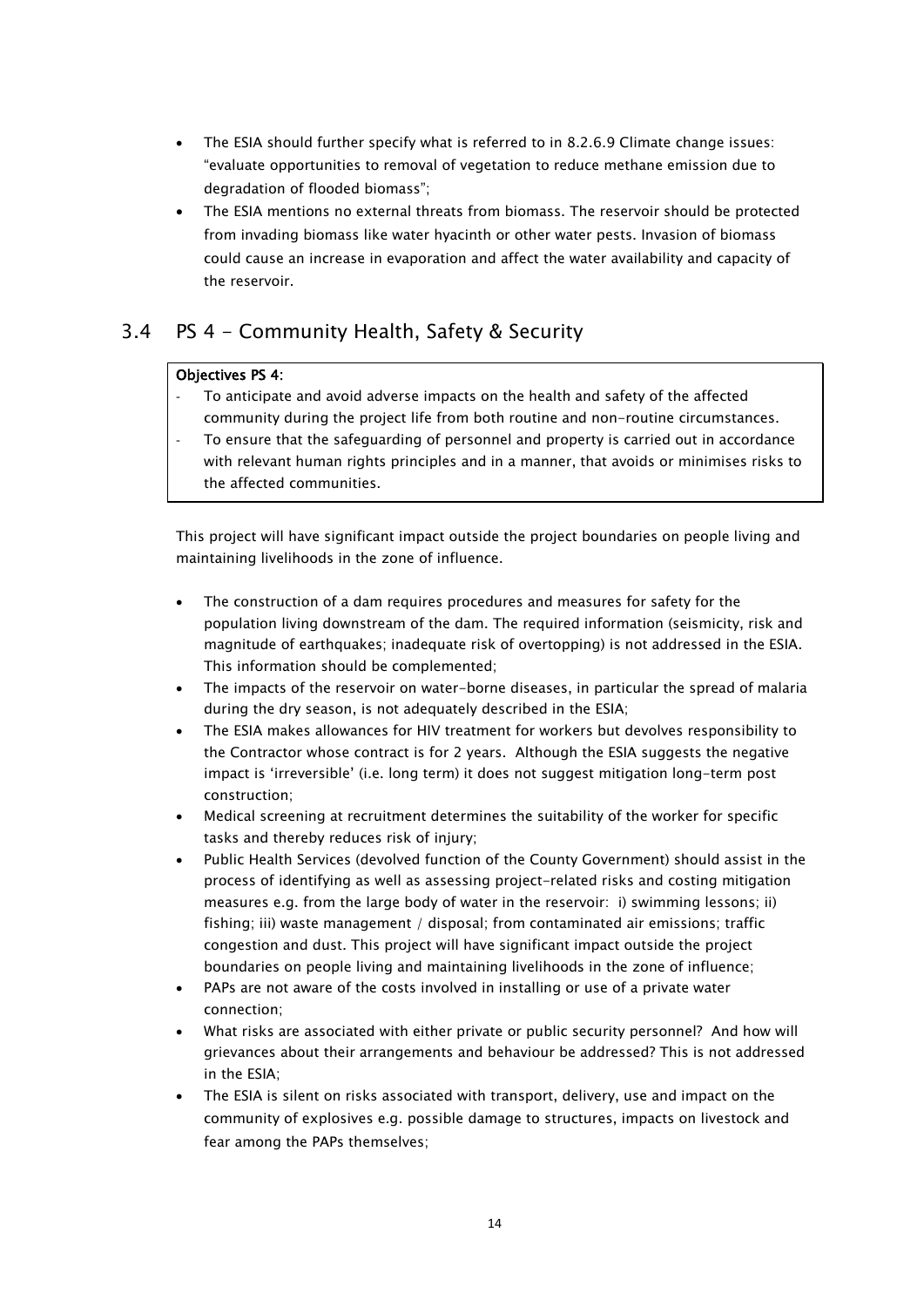• The ESIA makes no reference to significant conflict in the community last year which resulted in houses being burned down and a man shot. There is no mention of these events or description how these were handled; risks of future occurrences; and how repercussions will be mitigated in order to secure the safety of the community.

## <span id="page-16-0"></span>3.5 PS 5 – Land Acquisition & Involuntary Resettlement

### Objectives PS 5:

- To avoid and, when avoidance is not possible, minimise displacement by exploring alternative project designs.
- To avoid forced eviction.
- To anticipate and avoid or, where avoidance is not possible, minimise adverse social and economic impacts from land acquisition or restrictions on land use by (i) providing compensation for loss of assets at replacement cost and (ii) ensuring that resettlement activities are implemented with appropriate disclosure of information, consultation, and the informed participation of those affected.
- To improve, or restore, the livelihoods and standards of living of displaced persons.
- To improve living conditions among physically displaced persons through the provision of adequate housing with security of tenure at resettlement sites.

As the project entails both physical and economic displacement, it will require in-depth consultation with PAPs and establishment of a range of grievance mechanisms to address and seek to resolve disputes quickly. This includes PAPs who may not have formal rights, such as illegal squatters and farmers. It will involve participative land and resource mapping (referring to UN Free Prior Informed Consent principles) and assessment of effects: e.g. on houses, stores, graves.

- No RAP has been presented;
- There is an overriding assumption that most land for the project will be public land and therefore no compensation is needed. Nevertheless, a large proportion (exact size unknown) of the population is apparently dependent on subsistence farming and has been occupying public land to this end for generations. They will have certain rights that need to be assessed. A Land Use Plan included in the ESIA is necessary to understand this better;
- No consistent data on how much land needs to be acquired or borrowed for the project. Early reports refer to 5 households; the consultant reports 50 households with 280 structures (permanent and temporary);
- Land for the Contractor's campsite; borrowed for quarries and laying pipelines; acquired for additional access roads and water kiosks, is not shown on maps, identified in the ESIA text or accounted for in compensation;
- The ESIA (and/or RAP) will list each parcel of land affected and the status of tenure of the occupier;
- PAPs were not clear as to the exact layout of the dam and reservoir; and which land would be acquired; or how much land, structures and crops will be compensated, whereas both a RAP and ESIA are intended to be participative processes (referring to UN Free Prior Informed Consent principles);
- There is no assessment of loss of livelihoods / economic displacement on project site or impacted upstream and downstream activity;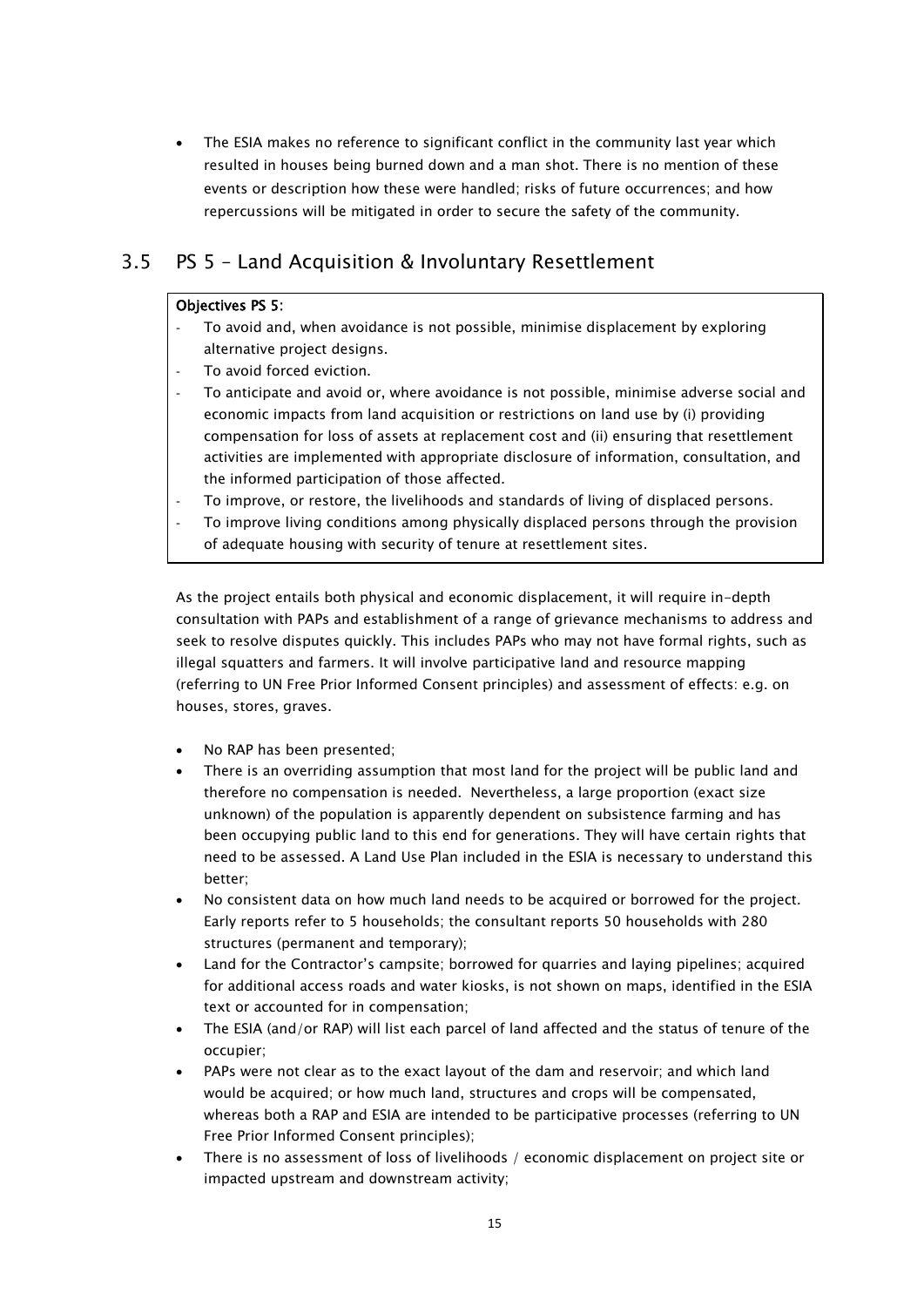- No description of compensation requirements and procedures, nor responsibilities and attendant grievance mechanism;
- County Office emphasises need for PAPs to get registered Land Title in order to prove ownership. No project-specific assistance is being offered in order to expedite the process or relieve lower-income groups of the cost of registration, nor address PAPs with customary or squatters' rights;
- No explanation as to how information was disseminated to PAPs regarding the degrees of acquisition and compensation for land. The project Consultant informed the NCEA that 94% of those interviewed were literate. Nevertheless, it is risky to assume that literacy equals comprehension;
- Livelihood restoration is not considered: e.g. loss of crops or access to markets, health of livestock during periods of blasting, excessive dust damaging pasture[7](#page-17-1).

## <span id="page-17-0"></span>3.6 PS 6 – Biodiversity Conservation & Sustainable Management of Living Natural Resources

## Objectives PS 6:

j

- To protect and conserve biodiversity.
- To maintain the benefits from ecosystem services.
- To promote the sustainable management of living natural resources through the adoption of practices that integrate conservation needs and development priorities.

The construction of the Bonyunya dam implies a (possible) disruptive component of the ecosystem in the project area that should be addressed, and possible effects should be met with proposed mitigation measures.

- The ESIA does not refer to the possible need of fish ladders or fish passes in the outlet works of the dam. It is necessary that the matter of hatching of fish in the river section upstream of the dam site be investigated and that the possible need of a fish ladder structure across the dam be ascertained;
- The ESIA mentions as one of the mitigation measures to reduce risks related to sedimentation "encouragement of re-afforestation and improved farming systems". This should be further specified;
- The ESIA mentions: "There should be a progressive catchment management plan targeting Gucha River sub-basins. In this regard, involvement of the communities, landowners and relevant authorities will be necessary". However, no concrete steps are suggested. And neither are responsible authorities assigned to this planning;
- The ESIA does not refer to any downstream impacts that may occur, especially after project construction and during operation of the reservoir;
- The environmental flow and the downstream effects of the dam and reservoir during the phase of operation and management are not adequately assessed in the ESIA report;

<span id="page-17-1"></span><sup>7</sup> Recommended resource: Involuntary Resettlement Sourcebook – Planning and Implementation in Development Projects: www.document[s.worldbank.org.](http://www.documents.worldbank.org/)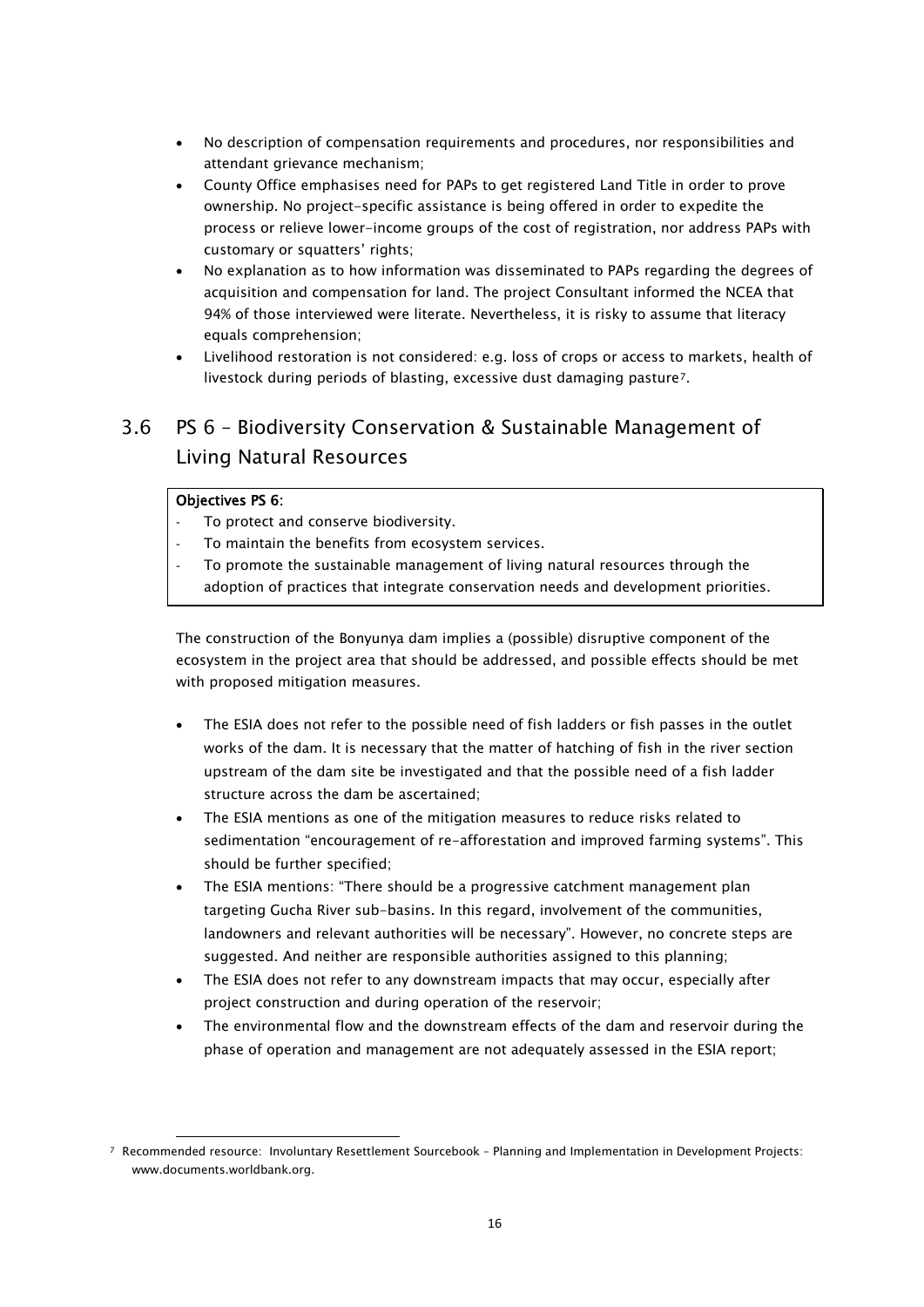- A minimum environmental flow is required to secure the maintenance of the services provided by the water flow to the users (people and biodiversity) living downstream of the dam. The ESIA is not clear on how the environmental flow will be realised;
- The ESIA includes no reference to the stage of the first filling of the reservoir. This is a critical test of a dam and one of its dangerous moments. This stage should be accompanied with special care e.g. continuous observations and measurements. Assessment of the effects downstream related to the (initial) change in water flow during this stage should be included and mitigation measures explained;
- The ESIA does not specify the land use of the strip along the reservoir between Max Water Level (MWL) and Full Supply Level (FSL). This might be used for selected agriculture purposes (e.g. grass) provided that this would not increase the inflow of sediments or organic matter, e.g. dung. If farmers would be allowed to grow grass that might lower the necessary budget for periodical clearing of the empty strip;
- The water supply project will increase water consumption in the area and thus have an impact on water resources availability downstream. This should be considered in a water resources assessment at the basin level and/or in a river basin management plan. This is a public responsibility and should be taken care of by the responsible authority WRMA, especially as this should also inform the decision on the abstraction license.

## <span id="page-18-0"></span>3.7 PS 8 – Cultural Heritage

## Objectives PS 8:

- To protect cultural heritage from the adverse impacts of project activities and support its preservation.
- To promote the equitable sharing of benefits from the use of cultural heritage.

Although not triggered in the ESIA, and with no cultural sites known in the project area at this point, an allocation of budget to 'cultural sites chance finds' is included in the ESIA (Section 9 Environmental Mitigation Cost Estimates Item 14)

• A 'chance find' procedure must support the budget allocation or require one to be developed by the contractor. At this it is not clear who is responsible and who will have to pay the allocation once a cultural heritage is found. This should be clarified.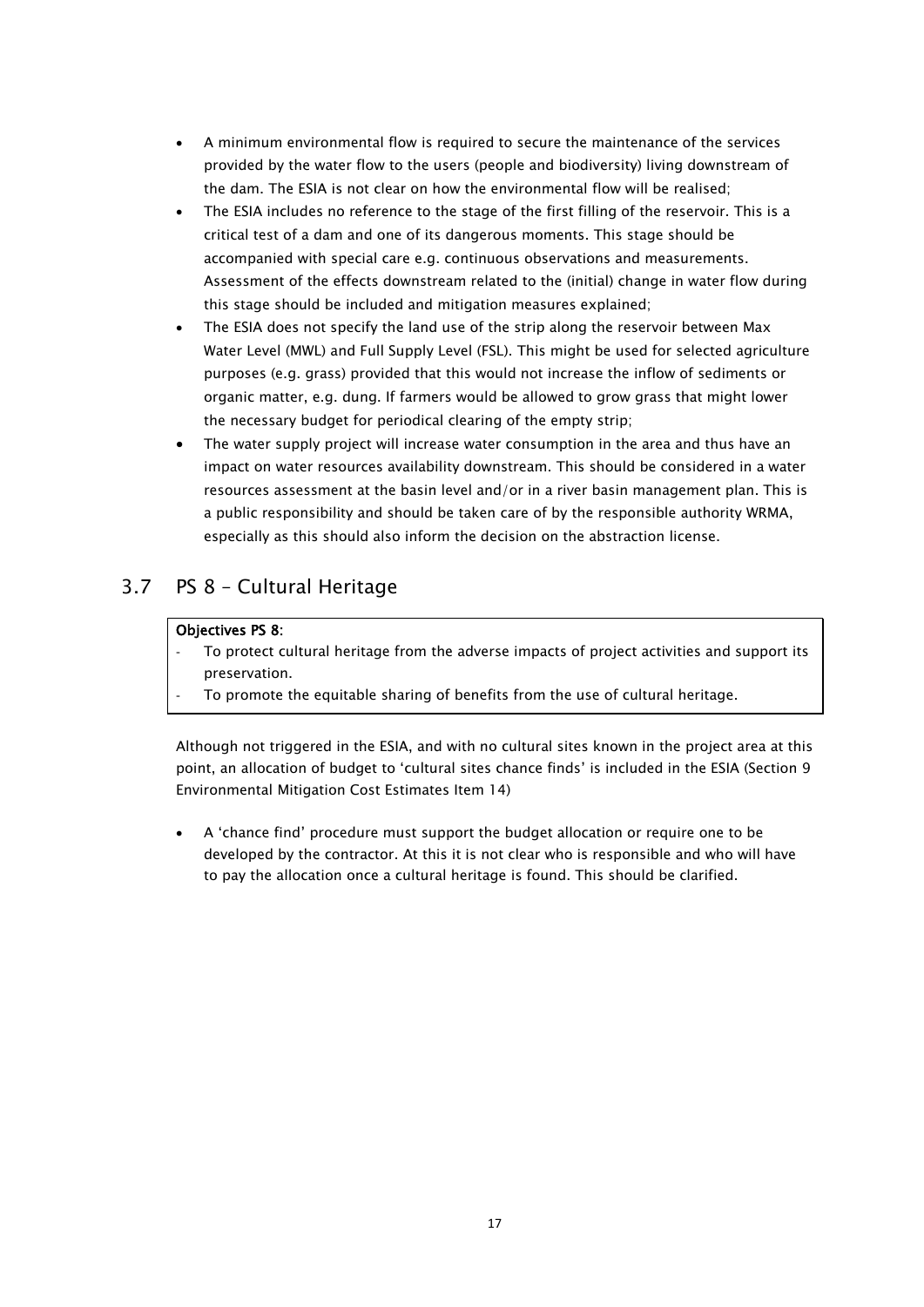

<span id="page-19-0"></span>Annex 1: Map Kisii-Nyamira Water Supply & Sanitation Project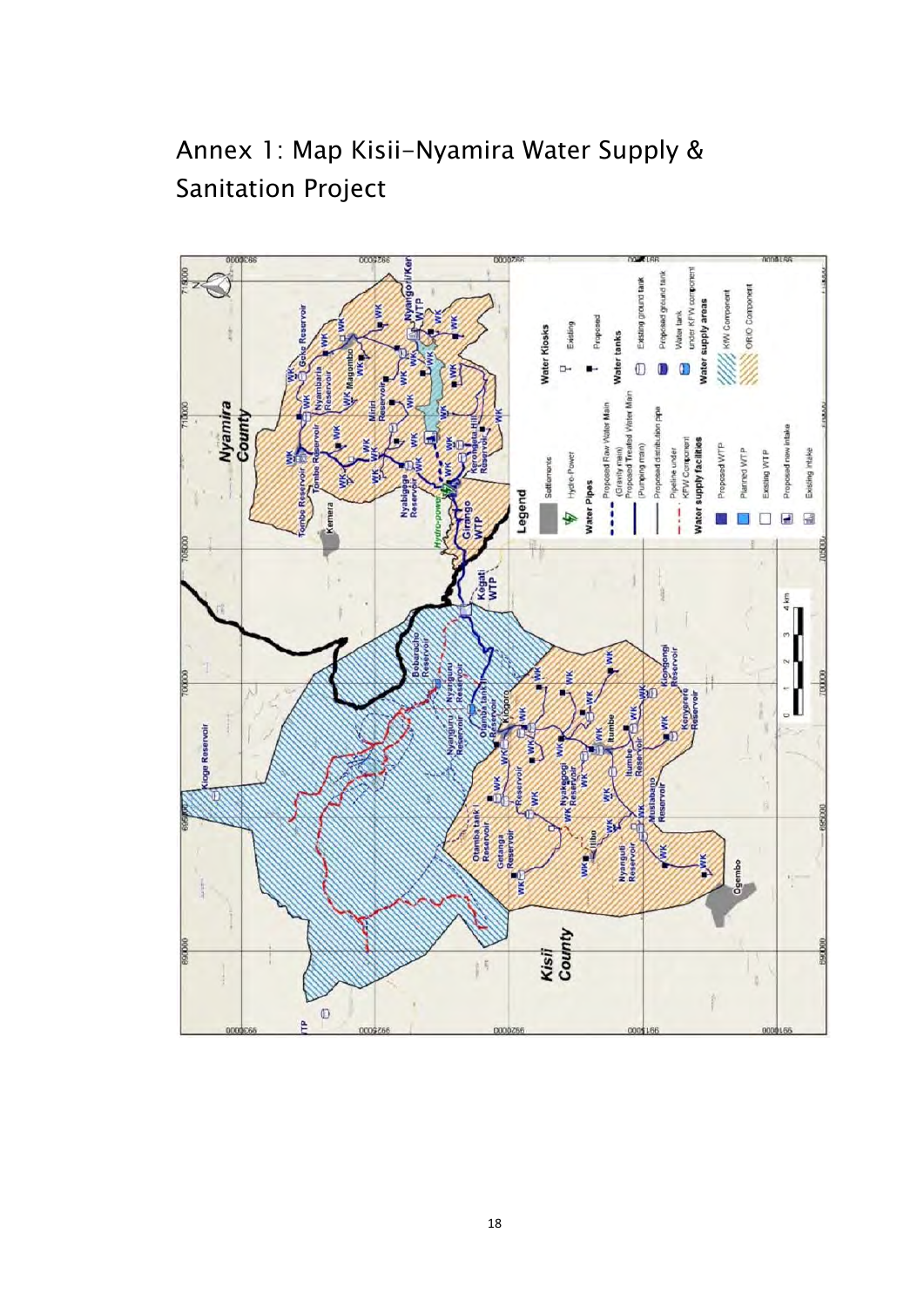# <span id="page-20-0"></span>Annex 2: Composition of the Working group and project information

## Proposed activity

This project is known as Kisii-Nyamira Water Supply & Sanitation Project. The main objective of this project is aimed at improving the access to water, improving sanitation and health, generation of electricity and economic empowerment for the Kisii and Nyamira people at the end of the project period. The construction of the Bonyunyu Dam as well as a distribution network are therefore essential parts of this project.

The Netherlands Enterprise Agency (Rijksdienst voor Ondernemend Nederland – RVO) is ready to provide a grant to support the execution of this project. However, RVO requested to execute an Environmental and Social Impact Assessment that meets international good practice standards. Therefore, the IFC performance standards are used as a reference framework and the Netherlands Commission for Environmental Assessment has been requested to secure that these standards are met.

A working group of experts of the Netherlands Commission for Environmental Assessment (the NCEA) has been composed and they have visited the project site and met the proponent and relevant actors.

## Project number: 7270

## Composition of the working group of the Commission for ESIA

Advisory report:

- Ms T. van Gool (Tanya) Chair & former Ambassador in Kenya
- Mr J. Timmerman (Jan) Expert Civil engineering & Dams
- Mr J. Hunink (Johannes) Expert Hydrology and Ecology
- Ms B. Brainch (Brenda) Expert Conflict Management & Resettlement
- Mr A.J Kolhoff (Arend) Technical secretary and expert on EIA and environmental issues
- Mr G.A. Hendriks (Giel) Technical secretary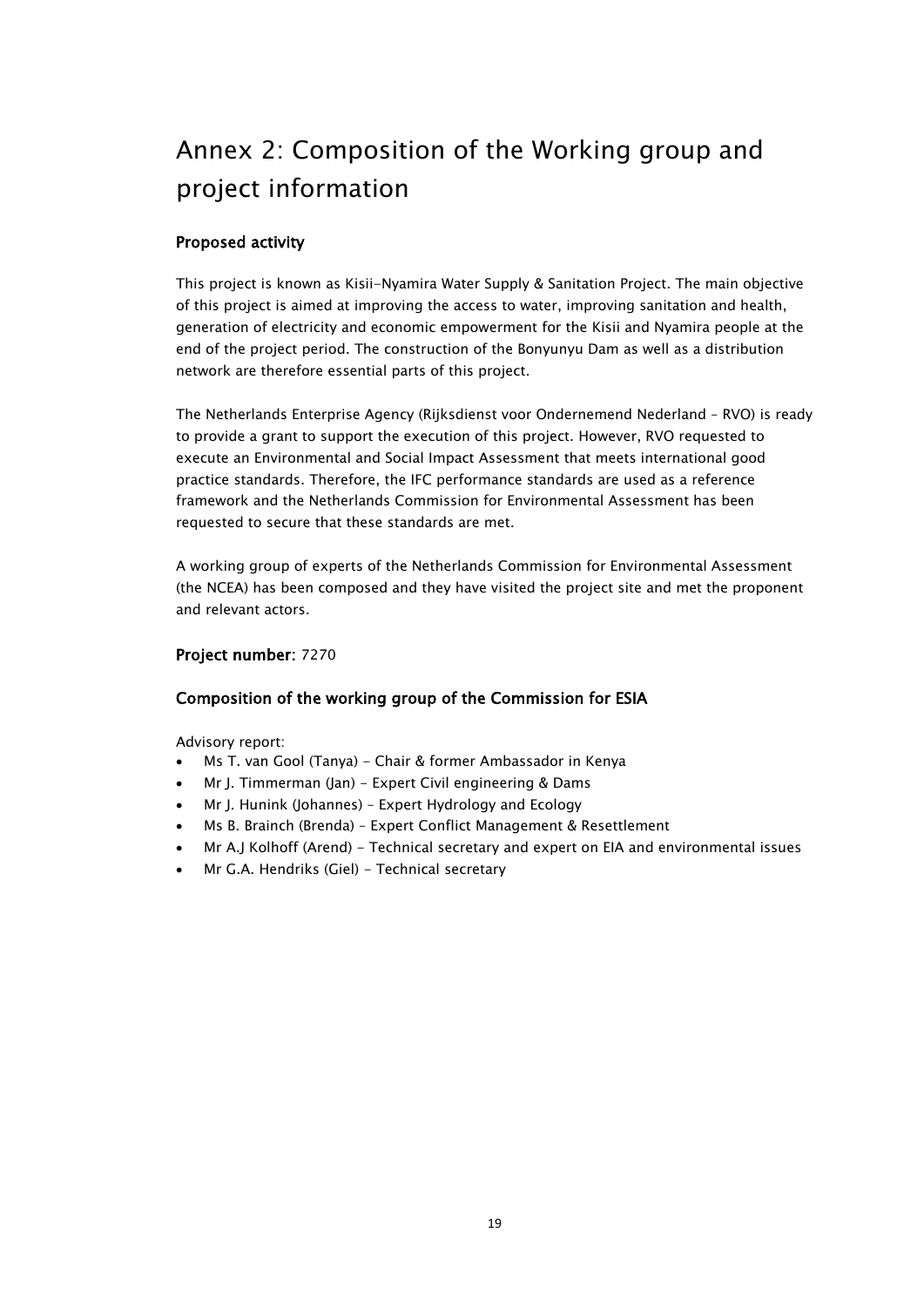<span id="page-21-0"></span>

| Annex 3: Programme & Planning Working Group |  |  |  |  |
|---------------------------------------------|--|--|--|--|
|---------------------------------------------|--|--|--|--|

| Week / date<br><b>ACTIVITY</b> |                                                                                                                                                                | <b>PARTICIPANTS</b>                                                                                                                                                     |  |  |  |  |  |
|--------------------------------|----------------------------------------------------------------------------------------------------------------------------------------------------------------|-------------------------------------------------------------------------------------------------------------------------------------------------------------------------|--|--|--|--|--|
| 26 - Preparations              |                                                                                                                                                                |                                                                                                                                                                         |  |  |  |  |  |
| Thu 21/6                       | Sending out ESIA-report & other<br>$\bullet$<br>relevant project documents to<br>Working group                                                                 | Working group<br>$\bullet$                                                                                                                                              |  |  |  |  |  |
| Wed 27/6                       | 8.30h - 10h 1st Working group<br>$\bullet$<br>Meeting - discussion ESIA-report                                                                                 | Working group (Via Skype Ms<br>$\bullet$<br>Brainch & Mr Hunink)                                                                                                        |  |  |  |  |  |
| Sun $1/7$                      | Travel to the Netherlands<br>$\bullet$                                                                                                                         | Mr Hunink: Spain-Eindhoven<br>$\bullet$                                                                                                                                 |  |  |  |  |  |
| Sun $1/7$                      | <b>Travel to Nairobi</b><br>$\bullet$<br>KL 565 - Dep.12.55h Arr. 21.50h                                                                                       | Mr Kolhoff & Mr Hendriks<br>$\bullet$                                                                                                                                   |  |  |  |  |  |
| 27 - Site visit                |                                                                                                                                                                |                                                                                                                                                                         |  |  |  |  |  |
| Mon $2/7$                      | Travel to Nairobi (AMS -> NAI)<br>$\bullet$<br>KL 565 - Dep. 12.55h Arr. 21.50h                                                                                | Working group (except Ms<br>$\bullet$<br>Brenda Brainch)                                                                                                                |  |  |  |  |  |
| Mon $2/7$                      | Stay in Hilton Nairobi Hotel<br>$\bullet$                                                                                                                      | Working group (except Ms<br>$\bullet$<br>Brenda Brainch)                                                                                                                |  |  |  |  |  |
| Tue $3/7$                      | Travel to Kisumu (NAI -> KIS)<br>$\bullet$<br>KQ 654 - Dep. 9.20h Arr. 10.10h<br>Visit - Headquarters Lake Victoria<br>$\bullet$<br>South Water Services Board | Working group & Ms Petronilla<br>$\bullet$<br>Ogut (CEO LVSWSB)<br>+GAUFF (Yvonne Meyer &<br>$\bullet$<br>Matthias Obermann) & BAM                                      |  |  |  |  |  |
|                                | Travel to Kisii by car<br>$\bullet$                                                                                                                            | International (Mark Huyzer)                                                                                                                                             |  |  |  |  |  |
| Tue $3/7$<br>Wed $4/7$         | Stay over Itibo Resort Kisii<br>$\bullet$<br>Meeting with the Deputy-Governor<br>$\bullet$<br>of Nyamira: Hon. Amos Nyaribo<br><b>Site Visit</b>               | Working group<br>$\bullet$<br>Working group + LVSWSB<br>$\bullet$<br>delegate $+$ + GAUFF (Yvonne<br>Meyer & Matthias Obermann)<br>& BAM International (Mark<br>Huyzer) |  |  |  |  |  |
| Wed $4/7$                      | Stay over Itibo Resort Kisii<br>$\bullet$                                                                                                                      | Working group<br>$\bullet$                                                                                                                                              |  |  |  |  |  |
| Thu $5/7$                      | Meeting with the Deputy-Governor<br>$\bullet$<br>of Kisii: Hon. Joash Maangi                                                                                   | Working group $+$ LVSWSB<br>$\bullet$<br>delegate + GAUFF (Yvonne<br>Meyer & Matthias Obermann)                                                                         |  |  |  |  |  |
|                                | Meeting with NEMA representatives<br>Meeting with County council<br>٠<br>members<br>Afternoon: Meeting with LVSWSB<br>(de-briefing) + GAUFF                    | & BAM International (Mark<br>Huyzer)                                                                                                                                    |  |  |  |  |  |
|                                | representatives & BAM International<br>Travel to Nairobi (KIS → NAI)<br>$\bullet$<br>KQ 671 - Dep. 18.40h Arr. 19.30h                                          |                                                                                                                                                                         |  |  |  |  |  |
| Thu $5/7$                      | Stay over Hilton Nairobi Hotel<br>$\bullet$                                                                                                                    | Working group<br>$\bullet$                                                                                                                                              |  |  |  |  |  |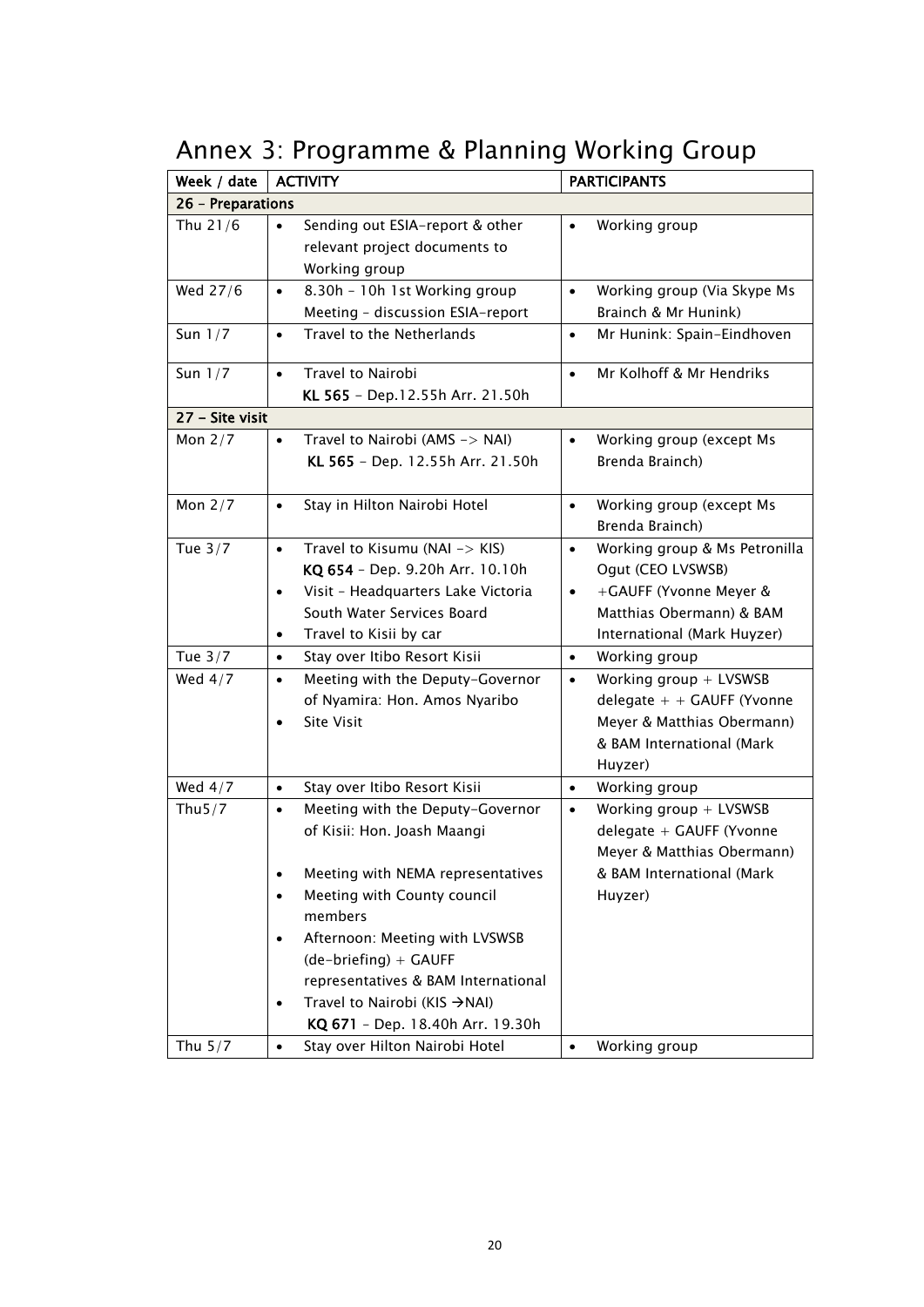| Fri $6/7$             | Meeting with Jeen Kootstra (SNV)       | $\bullet$ | Working group            |  |  |  |
|-----------------------|----------------------------------------|-----------|--------------------------|--|--|--|
|                       | 11.00h Meeting with Dutch Embassy      | $\bullet$ | Working group with Noeke |  |  |  |
|                       | (debriefing)                           |           | Ruiter & Sanne Willems   |  |  |  |
|                       | Visit NFMA office Nairobi              | ٠         | Mr Kolhoff & Mr Hendriks |  |  |  |
|                       | Meeting with Eng. Dr. Oonge &          | ٠         | Mr Hunink & Mr Timmerman |  |  |  |
|                       | <b>GAUFF representatives Yvonne</b>    |           |                          |  |  |  |
|                       | Meyer & Matthias Obermann              |           |                          |  |  |  |
|                       | Travel to the Netherlands              | $\bullet$ | Working group (except Ms |  |  |  |
|                       | <b>KL566 → Dep. 23.50h Arr. 08.15h</b> |           | Brenda Brainch)          |  |  |  |
| $28 - 30$ – Reporting |                                        |           |                          |  |  |  |
|                       | Input for Advisory Report on ESIA<br>٠ | $\bullet$ | Working group            |  |  |  |
|                       | Consultation meeting (skype)           | ٠         | Working group            |  |  |  |
|                       | Consultation meeting                   | $\bullet$ | Working group and        |  |  |  |
|                       |                                        |           | Netherlands Enterprise   |  |  |  |
|                       |                                        |           | Agency (NEA/RVO)         |  |  |  |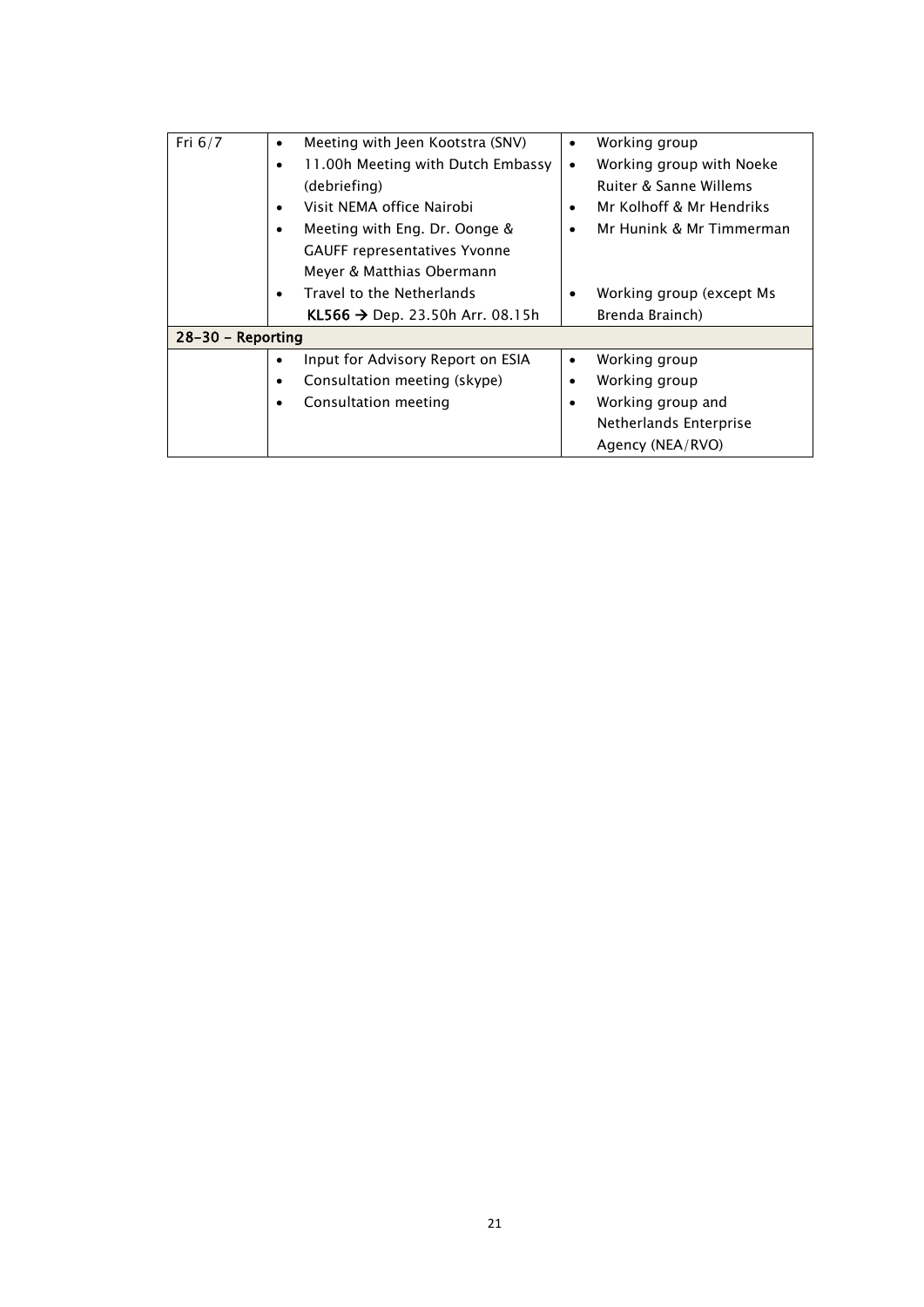## <span id="page-23-0"></span>Annex 4: Comments and suggestions on the design of the project

In this annex additional comments and suggestions on primarily the project design are presented. Most of these issues have been discussed during a meeting that took place on 6 July, with members of the working group and the consortium responsible for the preparation of the ESIA and the preliminary design of the project. The consortium has asked the NCEA whether these comments could be made available, but it is important to emphasise that according to the NCEA these suggestions are no requirement for the next version of the ESIA in order to meet the IFC PSs.

#### ESIA report

The ESIA report comprises confusing terminology in respect of hydraulic engineering and water levels. It is suggested to clearly define the dam and reservoir related terminology in a GLOSSARY or in the section with acronyms and abbreviations and to use the selected expressions accordingly in a consequent manner. For example, in para 2.2.6.1 the report is often using the word "dam" while not distinguishing between the "dam" and the "reservoir" which may be rather confusing. The same applies to the expression "volume of water" while from the context it appears that "discharge" (m3/s) would better express the phenomenon.

P 2-9 Fig 2-3 (and other figures and drawings, e.g. ANNEX 4 Topographical Survey of the proposed sites Dwg no. KSI/WS/DSK/2.0): The location and the outline design of the intake as well as the spillway structure in or near the dam has not been clearly presented in the report. The dam is one of the most dangerous components of the project if not properly designed, constructed or maintained. A more accurate layout is required to be able to assess the risk of such structure in or near the dam body. One would expect the location of the intake tower to be at least 50 m u/s of the crest of the dam. That seems to be not the case or at least it is not visible.

P 2-10 Fig 2-4 Typical Embankment Section: The first impression is that this outline design presents a conservative design (subject to further analysis with respect to the applicable magnitude earthquake, the release capacity of the outlet works and other considerations). Some questions remain:

- What would be the function of the fine filter underneath the upstream cofferdam? The upstream cofferdam is intended to safeguard the key trench against the inflow of flood water from the river. A filter underneath the cofferdam will facilitate conveyance of water towards the key trench, especially during flood conditions, which could cause huge damage during construction.
- Often a downstream cofferdam is also required but that one would not form part of the (future) dam body itself. A  $d/s$  cofferdam will possibly be presented in the overall design but in the ESIA report no downstream cofferdam has been mentioned or has been shown.
- The usual presentation of hydraulic structures (incl. this dam section) is with the reservoir on the left side of the section (on drawings the water should be flowing from left to right).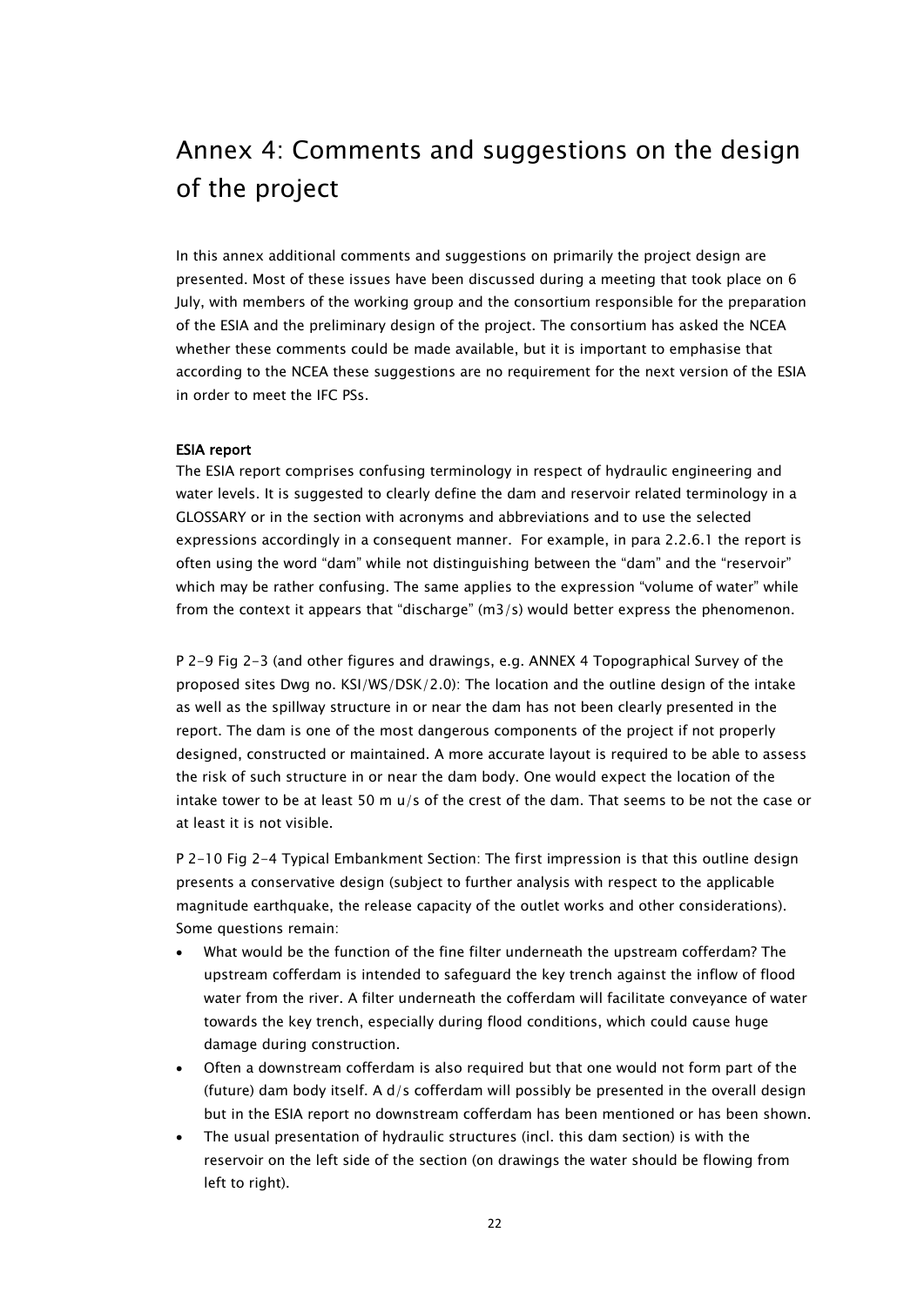• What is the meaning of "Top Water Level" on the typical section? Is it FSL (Full Supply Level) or Maximum Water Level (MWL) or Normal Water Level (NWL) or Design Flood Water Level and what would be its frequency of occurrence? Explain these concepts and their importance and relation.

## (NOTE: In the meeting in the Gauff office on Friday 6 July 2018 the Gauff Dam Advisor Eng. Dr. Zablon Isaboke Oonge commented that on Figure 2-4 the filter underneath the cofferdam is a mistake)

P 2-10 River Diversion System: This terminology is not clear, it is suggested to use Temporary River Diversion Conduit because here only the temporary river diversion conduit is dealt with. In general, the spillway structure, fish ladder (if needed?) and bottom outlet (not applied here) form also part of the river diversion system.

During construction of the dam body the concrete conduit must divert river flow from upstream of the cofferdam towards a location downstream of the dam as well as the downstream cofferdam. After completion of the dam the concrete conduit will be used to accommodate the Raw Water Main steel pipe. Because of the importance of the above structural components it is suggested that the ESIA report provides a view of the alignment of the diversion conduit together with the adjacent structures. That view could also answer questions like:

- Will the conduit intersect the dam body, or will it be located in the abutment outside the dam body?
- Where to place the intake tower and where the conduit? (See also  $P$  2-15)
- Will the upstream cofferdam be placed on the riverbed or with a (small) key excavated in order to prevent excessive leakage into the construction pit during excavation of the deep central key under the main dam?
- Will the outlet of the diversion conduit be located at such location downstream of a (possible) downstream cofferdam that turbulent discharges will not affect the d/s toe of the (possible) d/s cofferdam? (It would be helpful to know if the d/s end of the conduit will discharge on a location where firm bedrock would prevent deep erosion).

The ESIA report does not mention a downstream cofferdam to keep the construction pit for the central key trench dry. The location where the cofferdam will be build should be indicated, likely the downstream cofferdam could be located downstream of the downstream toe of the main dam. That may mean that the length of the River Diversion Conduit would have to exceed the 136 m length mentioned on P 2-15. Hence, it is important to show a clear picture of the arrangement of the components as well as the individual components (Draw off System: the intake tower has 3 Intake levels, the highest one not at 1384 m but at 1836 m.).

P 2-11: Dam Access Road: Dam problems typically occur during high flood conditions after heavy rainfall. Heavy rainfall is also affecting the quality of gravel roads and may cause problems in reaching the dam site with trucks if and when required. It is suggested to specify (and later on design) the access road to the dam to be an all-weather road as to be sure that the dam can be reached by emergency personnel, equipment and trucks with repair material under all conditions.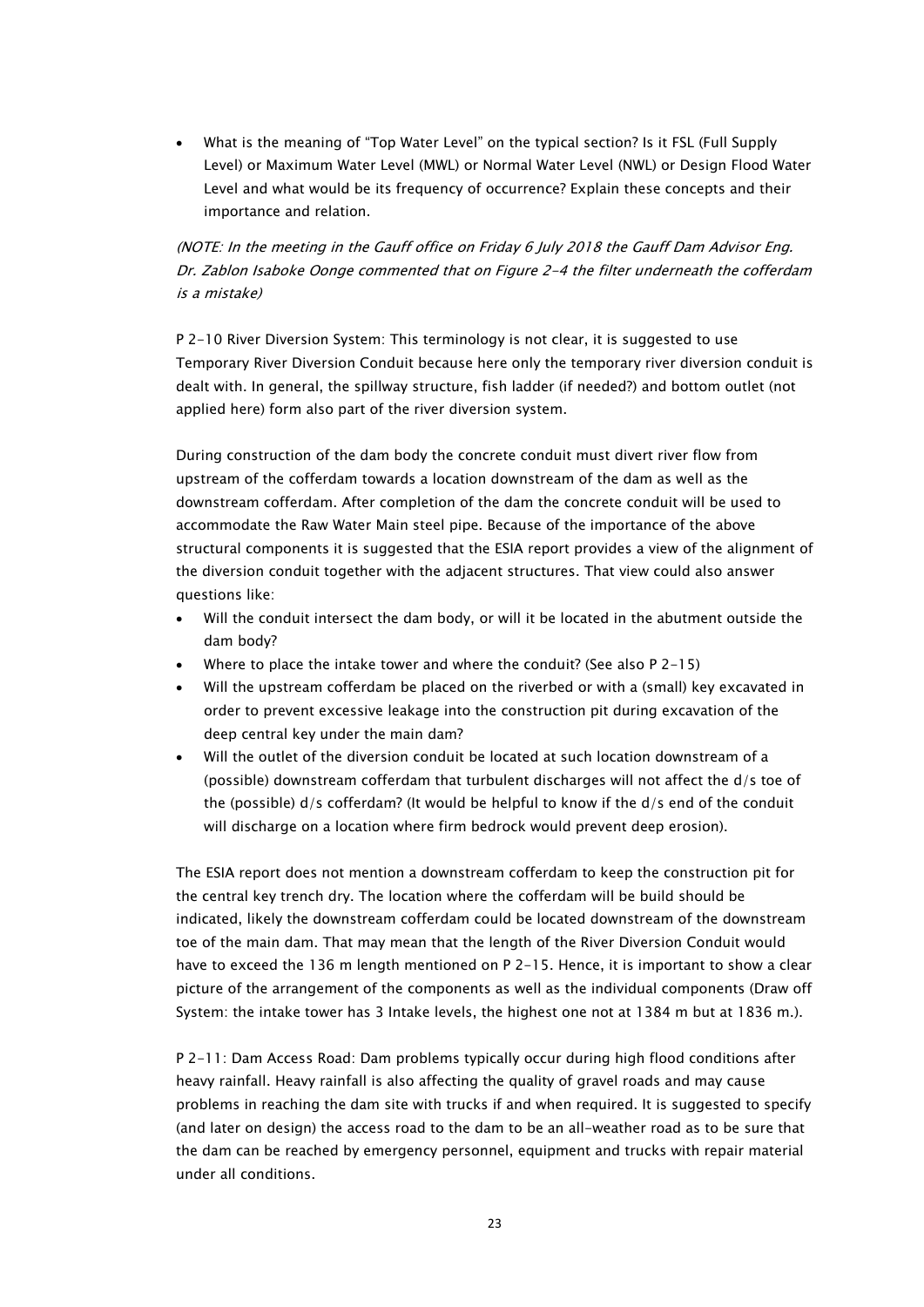P 2-11 item 2): For the design of the spillway one would expect a graph presenting the shape of the design flood hydrograph into the reservoir, on a scale that would show the variation of the (hourly) discharges over a period of one or two days.

P 2-12: What is the intention of mentioning the 4 discharge formulas of a Morning Glory Spillway without units and without values, while this type has not been selected for application. For the other two types, including the selected Side Channel Spillway, the discharge formulas have not been noted. Explain why this is not incorporated or clarify which method is used.

P 2-13: It is suggested to present a typical (preliminary design) layout of the Side Channel Spillway in order to show the working mode of the structure and to indicate how much additional land (if any) would need to be acquired for construction of such type of spillway.

P 2-13 3rd Last paragraph: the choice of a side channel spillway may affect land acquisition. Assuming that land acquisition (and fencing) is intended to be carried out along the 1840m contour, the space available within that 1840m contour may be sufficient to construct the side channel spillway. This is to be confirmed but not yet visible on the various figures and drawings.

P 2-14: Use "River Diversion Works" instead "Flow Diversion to WTP" or "Draw Off Diversion" or similar to clearly distinguish the function of each of the structural components of the project.

Explain why cavitation would occur if the conduit were to flow full? A conduit flowing full would experience more friction and thus lower flow velocities with less cavitation capacity than in case an open water level in the conduit would be pursued. Or maybe, the ESIA report intends to mention water hammer effects caused by changing flow conditions in the conduit? Water hammer indeed could easily occur in a full flowing conduit.

P 2-15, just below Fig 2-6: The diversion conduit is reported to be designed and be placed alongside the river. Clarify if the conduit will be founded on uncompacted natural soil or dug into the abutment of the riverbank (difference: possible leakage underneath the structure) or on excavated and recompacted soil till the bottom of the key trench invert level.

P 2-16: Assess whether a deeper excavation or foundation treatment is required for foundation of the intake tower. Or will soil improvement be sufficient to ensure stability of the tower? Explain the meaning of "Top water level".

P 2-17, fig 2-8 Alignment of the Water Raw Main: shift of alignment from the Right Bank side to the Left Bank side across the river channel: will this be done by burying the pipes, by making an aqueduct or on top of the toe of the dam? The alignment of the water raw main shows sharp bends, which are not favourable for the flow conditions in the pressure pipes (more friction) and for the stability of the pipes if not properly secured at bends.

P 2-18: The Water Treatment Works (WTW) shall be located above Maximum Flood Water Level in the river, with frequency of 1:100 or 1: 1,000 years (or any other guideline in the national standards or legislation for water management?).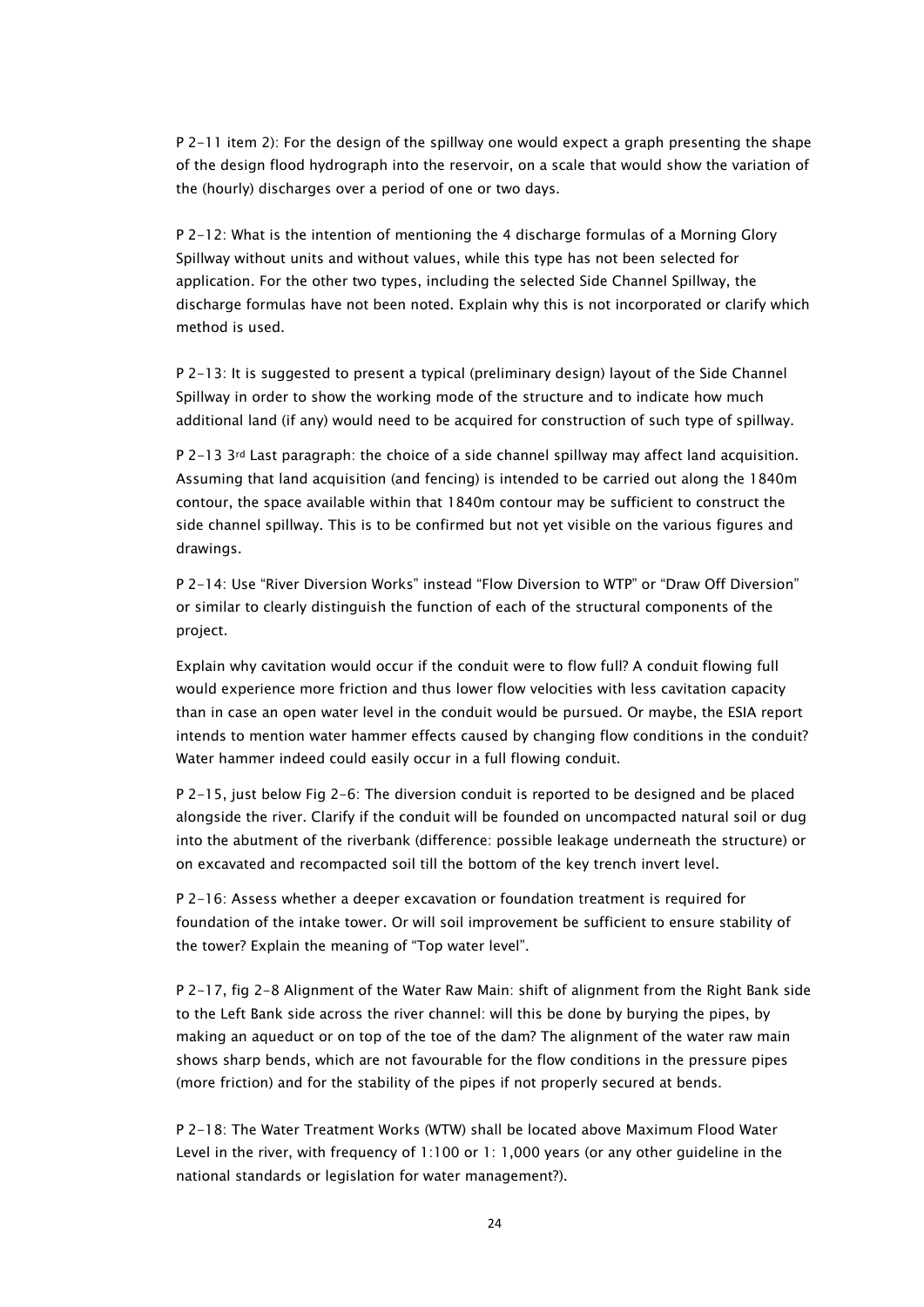In the ESIA report only selected geophysical profiles have been presented but geological profiles are lacking. Geological profiles are generally clearer in identifying pervious layers underneath or adjacent to the dam who could indicate the potential of seepage through the abutments of the dam.

The geophysical profiles in the ESIA report have been presented in coloured pictures but these are difficult to be read and compared since the outlines of structures have not been indicated on the profiles. It is suggested to schematise the most relevant profiles to make them more accessible.

To cope with future settlements of an earth dam crest, the final dam design drawings generally include a camber of the dam crest. The camber is an allowance above the crest of the dam for future settlement of the dam crest due to compression of the dam body and/or underground. A camber at the highest sections of a dam will be tapering off to zero at the abutments.

(NOTE: In the meeting on Friday 6 July Dr. Oonge confirmed that a camber will be included in de dam design)

In the ESIA report it is not mentioned that Emergency Preparedness Plans (EPP) and Emergency Response Plans (ERP) should be prepared for the dam and reservoir. These plans (including documentation, planning, organisation, funding, training and independent inspections) could be part of the necessary Operation, Maintenance and Surveillance Manuals (OM&S) that have to be prepared for dams and outlet works. Preliminary EPP, ERP and OM&S plans need to be provided to the funding agency before appraisal of the project and be refined and completed during project implementation.

#### Preliminary Design Report

The design report (2018-05-25) does not include an elaborate section about the geological conditions at the proposed dam location. That is quite unusual for a dam design report.

Slope stability calculations have been carried out under a range of conditions including under earthquake conditions. However, no earthquake accelerations have been reported in the report.

General observations: The titles of several tables do not clarify what subject the listed figures are expressing, especially where the titles are lacking units.

The steel penstock between the intake structure and the power station is a closed pressure pipeline. In this pressure pipe, water hammer may occur in case of sudden shut down of the turbines or the upstream control gates. Especially during flood releases and subsequent higher discharges and water velocities in the penstock, there will be a need for a special device, configuration or surge tank to cope with the pressure surges in the system. This should be taken into consideration.

In Annex 2 - Design criteria of the Preliminary Design Report: Only the design criteria for the water supply systems have been dealt with. For the dam, the reservoir and ancillary structure no such criteria have been reported. These criteria should be incorporated in the Preliminary Design Report for the dam and the reservoir as well.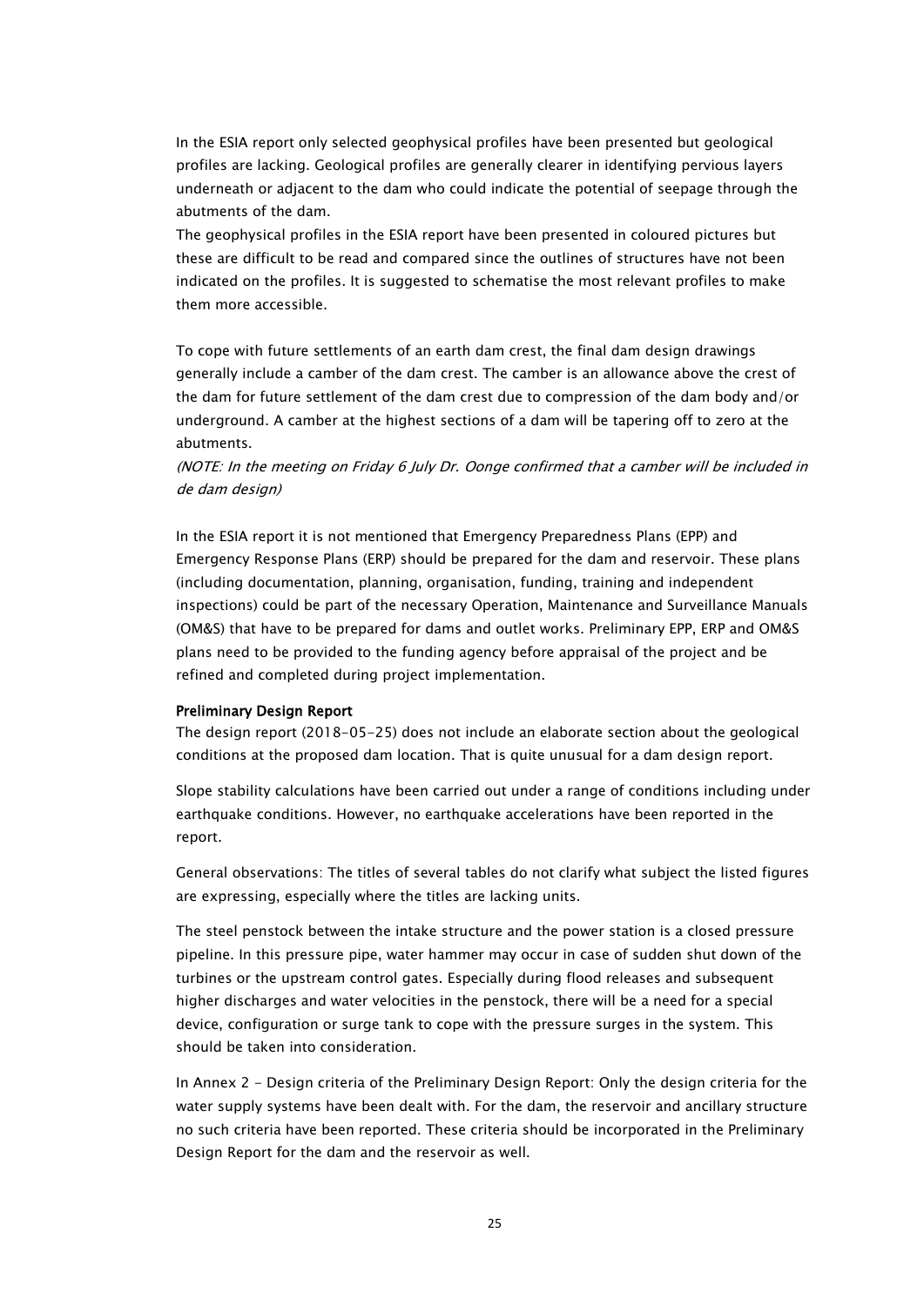#### Hydrology report

What is the definition of "top water level" and other expressions related to water levels and runoff in this report volume? One may use FSL, max design WL, 1:100 yr Flood Level and so on but these terms should be used consequently throughout the report and should not be changed in further chapters because this is highly confusing. Clearly define the terms used in the reports.

P 8-3: Run-off coefficients are dangerous figures to be used in dam related projects. In fact, these coefficients largely depend on the actual rainfall characteristics like duration and intensity. For instance, for a high rainfall depth of 200 mm/day the runoff coefficient on sloping terrain will be close to 1.0 but for 1 mm rain/day on flat terrain with tea plantations the runoff coefficient will likely be close to zero. For a water supply or irrigation system an average runoff coefficient may not be harmful but in a dam project we are dealing with dam safety aspects where short term maximum discharges are relevant.

P 8-6 para 8.2: On this page the PMF at the Bonyunyu Dam is claimed to have been computed as 710 m3/s but in the ESIA report a discharge of 1.400 m3/s has been adopted.

P 8-7 para 8.4: length of weir crest  $= 60$  m for H $=$ 2.5 m (dam high flood WL 1837.5 msl)? The formula gives  $Q=440$  m3/s instead of 710 m3/s. P 8.9 indicates 3.5 m + top WL). These figures seem to be inconsistent, or maybe insufficiently supported by text.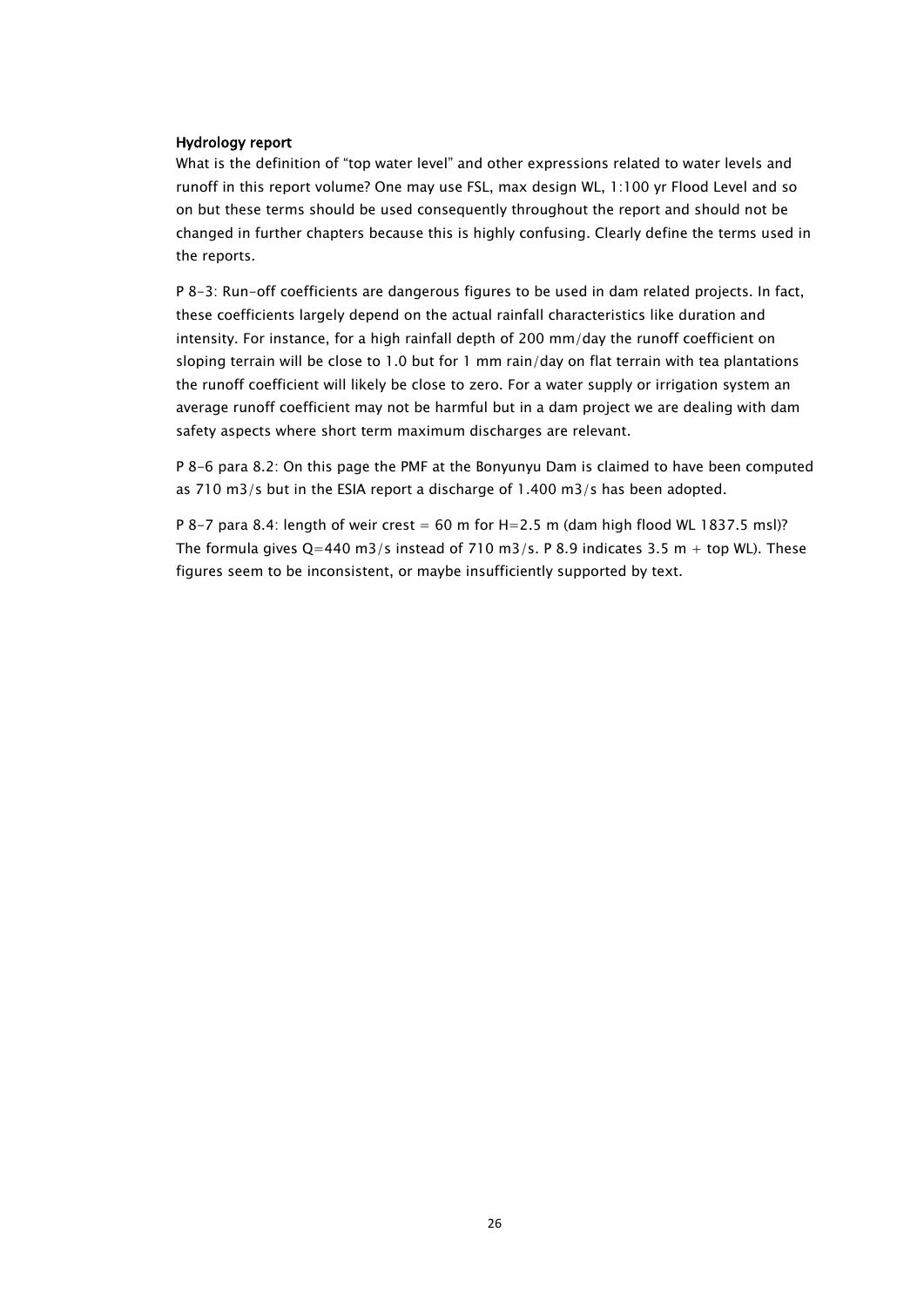# Annex 5a: Impressions of the project site